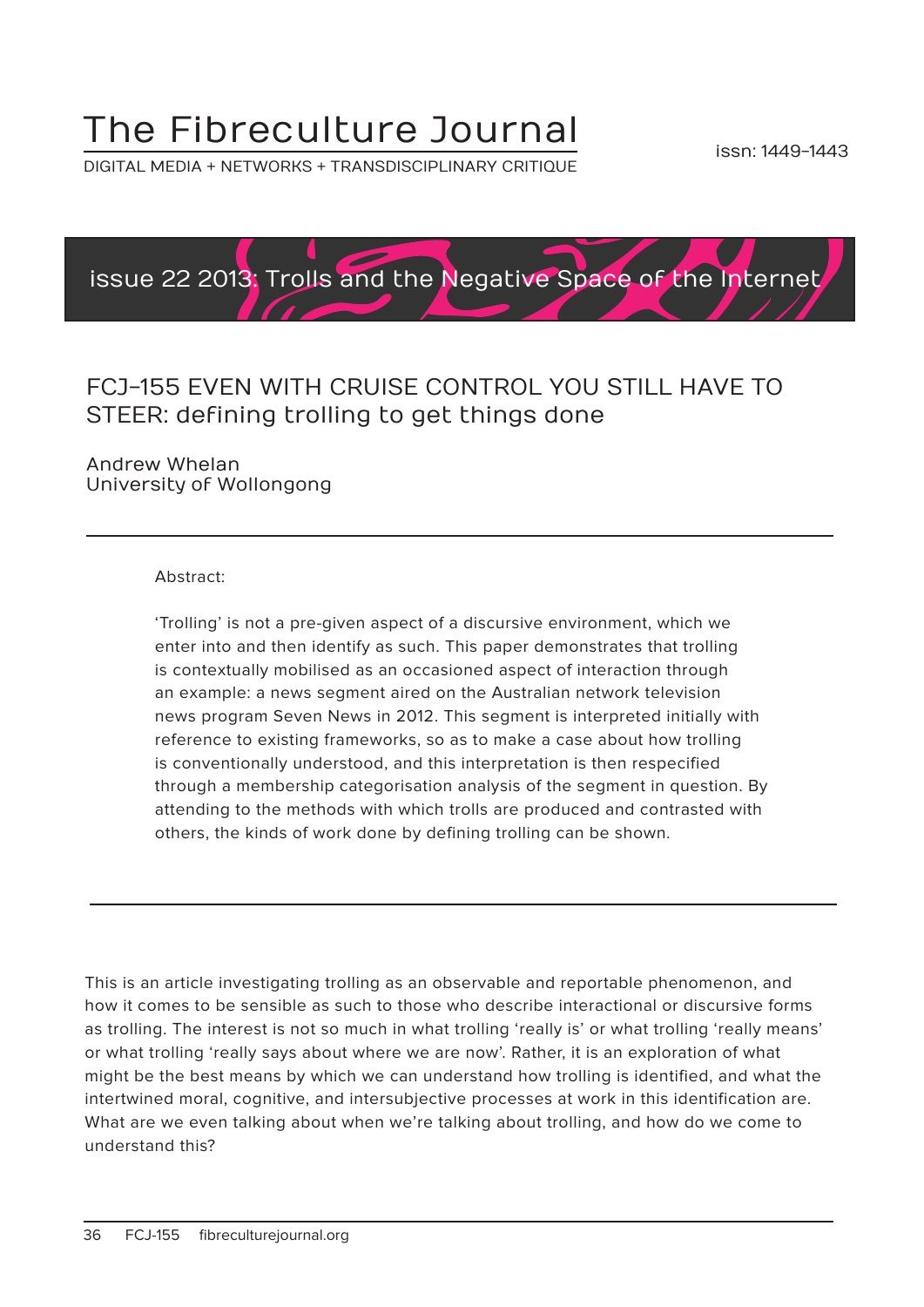The argument is structured as follows. The first part of the article considers a particular representation of trolling in detail, a famous TV news segment, in terms of relevant literature on deliberative democracy, moral panic, and risk. It is a brief gloss of what I imagine an account of trolling and how it can be understood might look like in conventional academic terms. The second part of the article seeks to problematise this account, by situating it and the Seven News segment it is articulated through with respect to ethnomethodology and membership categorisation analysis. The emphasis throughout this close reading and discussion is on attending carefully and cautiously to what it is that people get done when they invoke trolling.

The analysis conducted is of the clip below from Seven News, 'Charlotte Dawson fights back against trolls'. The segment aired on October 23rd, 2012, during The Daily Telegraph's 'Stop the Trolls' campaign, for which the late Dawson was a spokesperson. It had a well-publicised backstory, involving Dawson's previous 'doxxing' or 'outing' of a troll, which in turn led to a further bout of organised retaliatory trolling directed at Dawson, which led to her attempted suicide in August of that year. I will not go further into this story or the various ways in which media commentators and others (including trolls) contested Dawson's position in it at that time, other than acknowledging that it likely provided some context for those who viewed the segment and were familiar with it. Rather, in what follows I attend specifically to the narrative of the segment itself and the moral logic it articulates: what is the definition of trolling mobilised here and what can be said about it? In what ways can a close and considered reading of the segment shed light on how trolling is represented and defined in mainstream mass media? What are the interpretive frameworks best suited to understanding this process?



Figure 1. The online version of this paper includes an embedded Youtube clip of the report broadcast on Australia's Network Seven Television Network. That clip be found a[t http://youtu.be/Bhj9ukfva\\_E]( http://youtu.be/Bhj9ukfva_E.)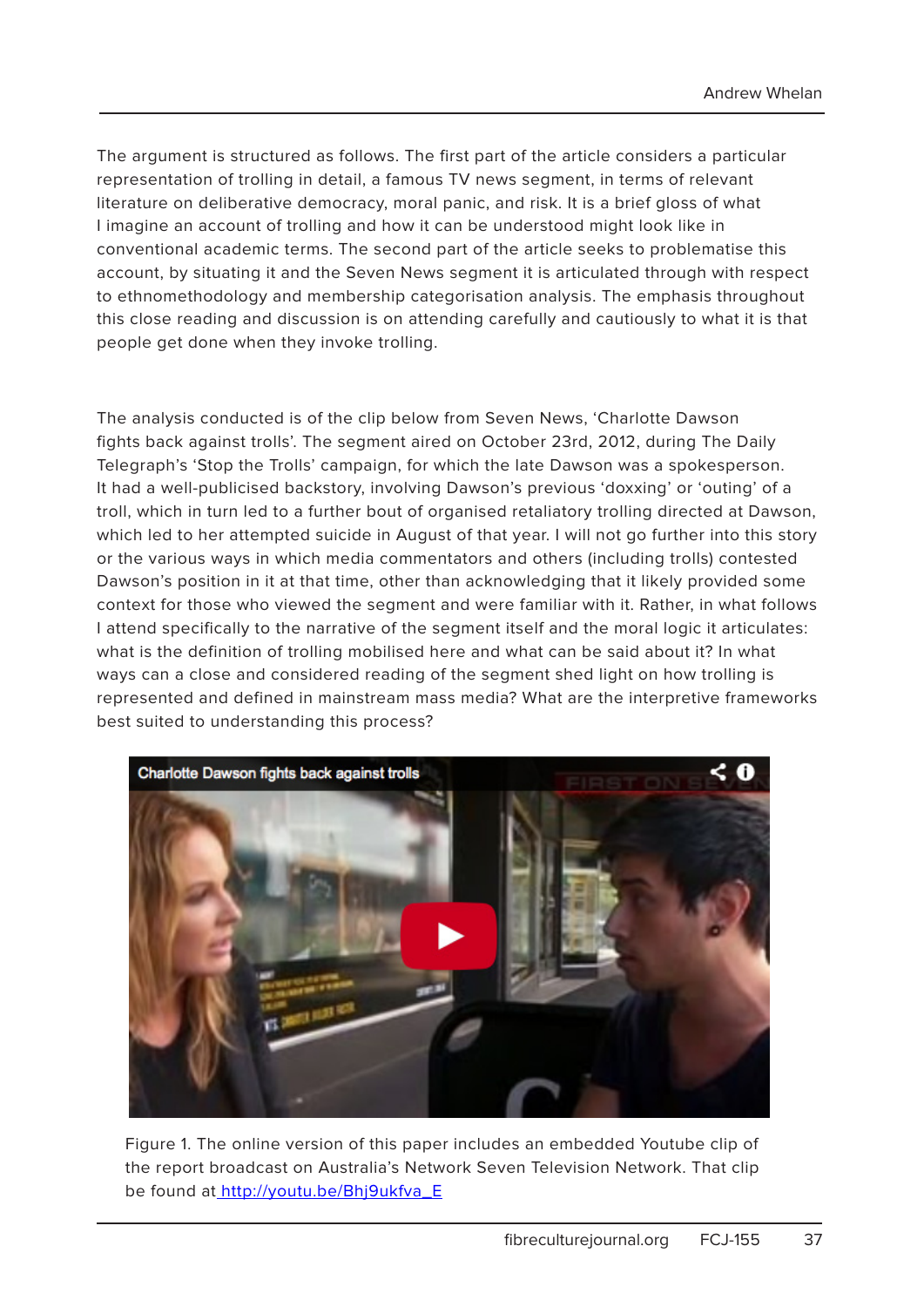Aside from its poignancy, the segment is instructive and cautionary as regards the heated discussion of trolling in Australian mass media and how that has been conducted in recent years. The segment can be analysed for the definitions of trolling it mobilises, why trolling is (framed as) a problem and why it comes to be such, what its effects are, and what should or could be done about it. Specifically, we could begin to understand trolling as presented in the Seven News segment in the following ways:

> as a threat to the public sphere, specifically, the public sphere as a space of deliberative democratic dialogue;

as the grounds for a moral panic: more precisely and interestingly, a moral panic the media has about itself; and

as a risk to (be managed by) those who engage in online media (and indeed, any media).

These distinct themes are woven together in the segment in subtle ways, and as such, it also sets up an interesting counterpoint between reason or rationality and emotionality or affect for the parties involved (the trolls and Dawson as 'trollee', respectively), articulated through and alongside a tacit model of the moral underpinnings of this counterpoint.

Implicit in the segment is the popular idea that trolling is radically disruptive to the ideal of the public sphere as a deliberative democratic space (where this may be read as subversive and emancipatory, or, as by Seven News, as negative and destructive). That the segment was aired at all is indicative of a kind of interest, felt presumably by staff at Seven News, and/or felt by them to be sufficiently present among the audience (perhaps on the basis of the broader media interest at that time) to warrant coverage. Somehow there was a mediated public sphere 'before', where we were safe from abuse, and now, along with the democratisation of voice social media seems to imply, there is danger and chaos: as previous reports attest, a 'HATE CAMPAIGN' (01:00), conducted by 'TWEET ATTACKERS', has put a 'Star in HOSPITAL' (01:03). Trolling is a vituperative discursive and interactional action without account or responsibility, a new pathology of democratic dialogue. It is a pathology because, as Seyla Benhabib puts it: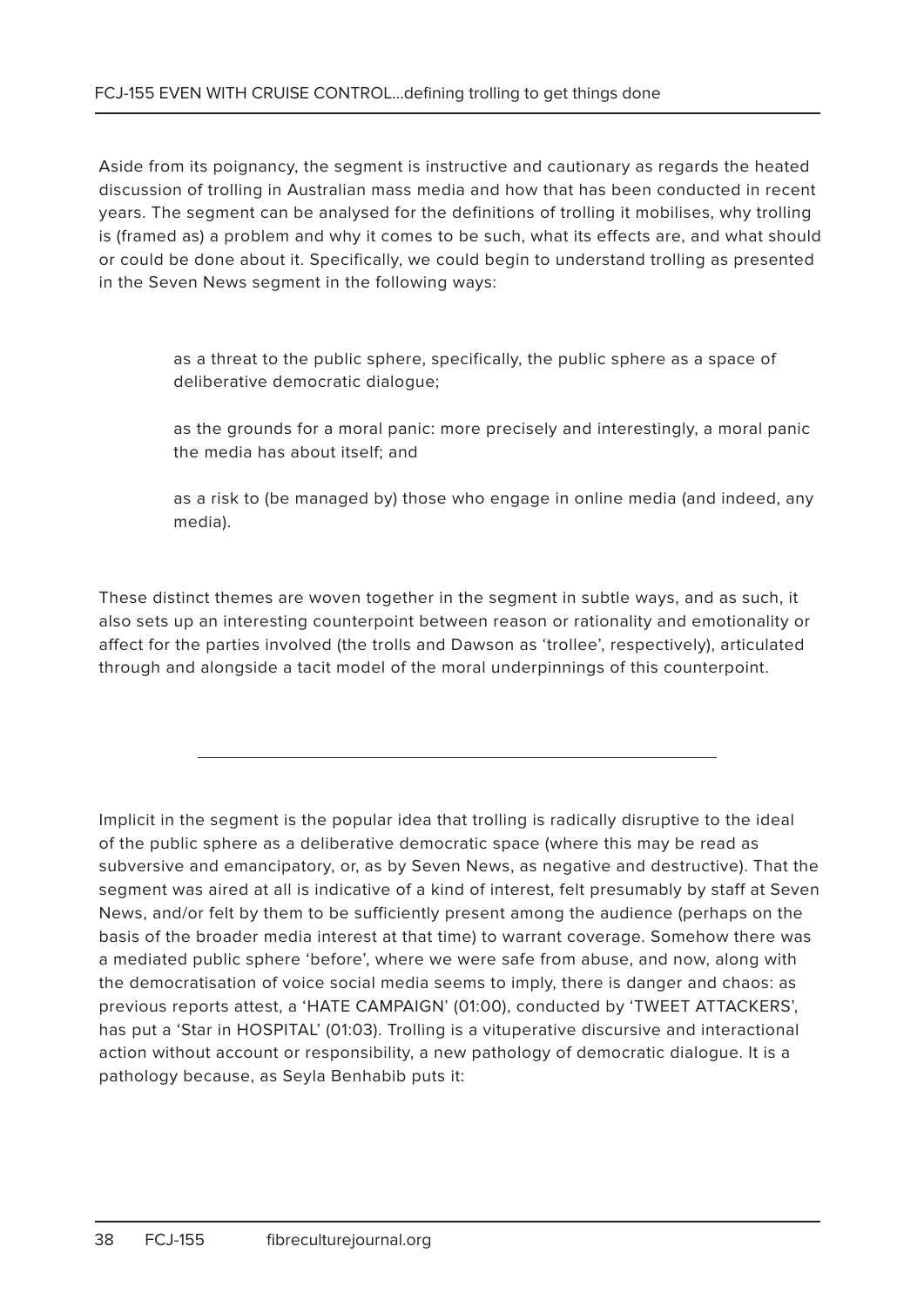According to the deliberative model of democracy, it is a necessary condition for attaining legitimacy and rationality with regard to collective decision making processes in a polity, that the institutions of this polity are so arranged that what is considered in the common interest of all results from processes of collective deliberation conducted rationally and fairly among free and equal individuals (1996: 69).

'Democracy', 'legitimacy', 'rationality', 'common interest', and 'collective deliberation conducted rationally and fairly' – all laudable, and all ideals of the sort evidently under threat from the trolling contributions Seven News cites as problematic. These contributions – unlike Dawson's expletives, which receive the more conventional bleeps – are overlaid with whistling sounds and asterisks ('you fucking cunt' [00:46:]; 'ugly ass albino Ellen DeGeneres impersonator' [00:52]; 'no wonder people think your [sic] a slut' [01:34]). In defining trolling in this sort of way and with reference to this sort of evidence, the segment produces and spectacularises a bracketed class of 'abnormal' or 'deviant' statements, the tenor of which, incidentally, is innocuous in comparison to the ferocity of some of the messages Dawson had previously received. From these, we can work back to the deviated ideal: an imagining of a space for public dialogue characterised by civility and propriety of the sort Benhabib also imagines, unsullied by these hateful eruptions of grotesquerie.

What to make of these statements? Gabriella Coleman puts it thusly:

lulz-oriented actions puncture the consensus around our politics and ethics, our social lives, our aesthetic sensibilities, the inviolability of the world as it is; trolls invalidate that world by gesturing toward the possibility for Internet geeks to destroy it – to pull the carpet from under us – whenever they feel the urge and without warning (2012).

For Coleman, trolling is indeed a radical counterpublic, a communicative, gestural and performative mode which indexes the contingency of rationality and of assumptions of rational and reasonable interaction and dialogue: a mode which tends to render such assumptions absurd, and as such is legible as radical political action.

This interpretation of the segment, in terms of discrepant understandings of the norms of dialogue within a deliberative public sphere, is borne out particularly by an insistence on the part of Seven News on a certain model of immediate and direct referentiality. There is only one way to speak here and only one way to understand the practice of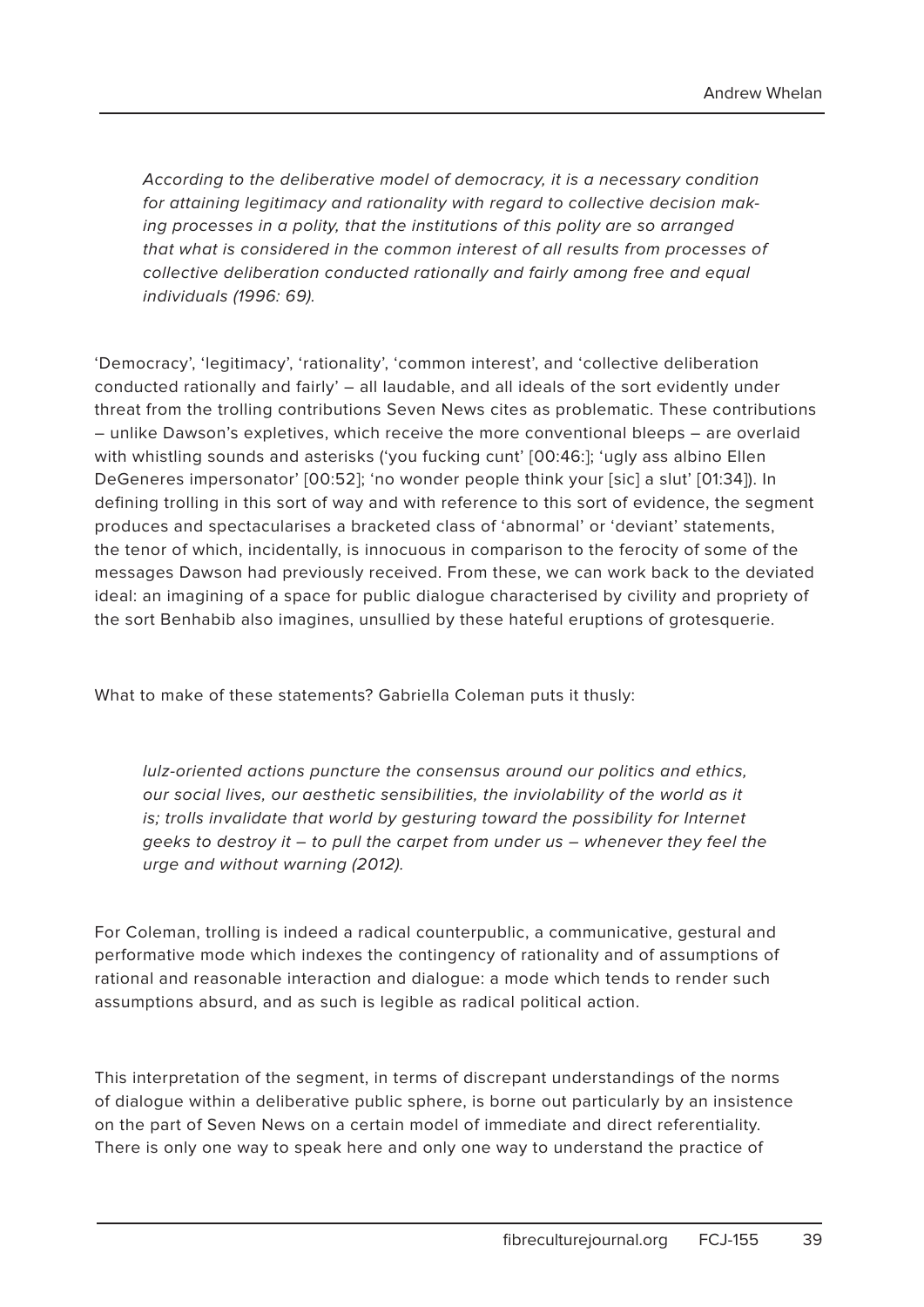participation in mediated communities of speech. Utterances, so to speak, must mean what they say, for they are (to be taken as) determinedly real in their emotional effects, and are consequentially tied directly and accountably to those who produce them. They are also taken as avowedly, directly, and intentionally aimed at their singular recipients, rather than, for example, being performed for the benefit of audiences other than or in addition to these recipients. This is of course somewhat different to how Seven News and other broadcast mass media outlets operate, insofar as the audiences they speak to are not singular and the statements they produce are not\* \*to be understood as intended for singular recipients. This, then, is not just a 'vernacular' theory of meaning and representation (no Foucauldian subject positions in discourse here please); it is a theory of morality, and a theory of (authorial voice in) media to boot. Critically, this is not a model of public dialogue allowing for or endorsing anonymous contributions. The interpersonal and moral implications of statements are borne out emotionally at the site of reception, implying responsibility and accountability at the site of production. The possibility of statements without identifiable sources is here a particular moral problem. After all, Seven News identifiably mean what they say. Where would we be if mass media did not mean what they say? Should not any or everyone with access to media therefore identifiably mean what they say? Why should a model of free speech imply any right to anonymous speech?

Yet the three trolls 'exposed' all contest the moral accountability inherent in the model imposed by Seven News: 'They're just things that I say. They're things that I say on Twitter and Twitter isn't real life' (00:52). This first troll, Jordan McGuire, elaborates further later on in the segment: 'And I don't necessarily mean what I tweet half the time!' (02:05). What intention then could lie behind such invective: 'Where does that come from?' (Some psychological wellspring is perhaps implied here). 'It doesn't come from anywhere in particular, it just comes', says the second troll, Caspian Shields (01:17).

Something like a psychological account, however, is engaged with by the third troll, Ian Cameron, who succinctly iterates the distinction between the real and the virtual and then assigns a particular subjective benefit to the virtual: 'There's real life you and internet you, I think, I gain a little bit more confidence on the internet' (01:36). This is not quite a concession to authoriality or responsibility of the sort Seven News appear to be aiming for, however. Rather, it seems to frame the internet as a kind of cathartic identity playground. This sort of reasoning has been described with reference to the 'greater internet fuckwad theory': the rather deterministic idea (more precisely, alibi) that pseudonymity as a feature of online environments (rather than the people involved, their cultures of use and participation, and the social contexts which normalise them) somehow generates offensive behaviour (Nakamura, 2013). Ian Cameron elaborates further in the segment, in such a way as to differentiate 'the internet' from 'the media' (01:42) those in the latter are 'fair game' for what might be said in the former.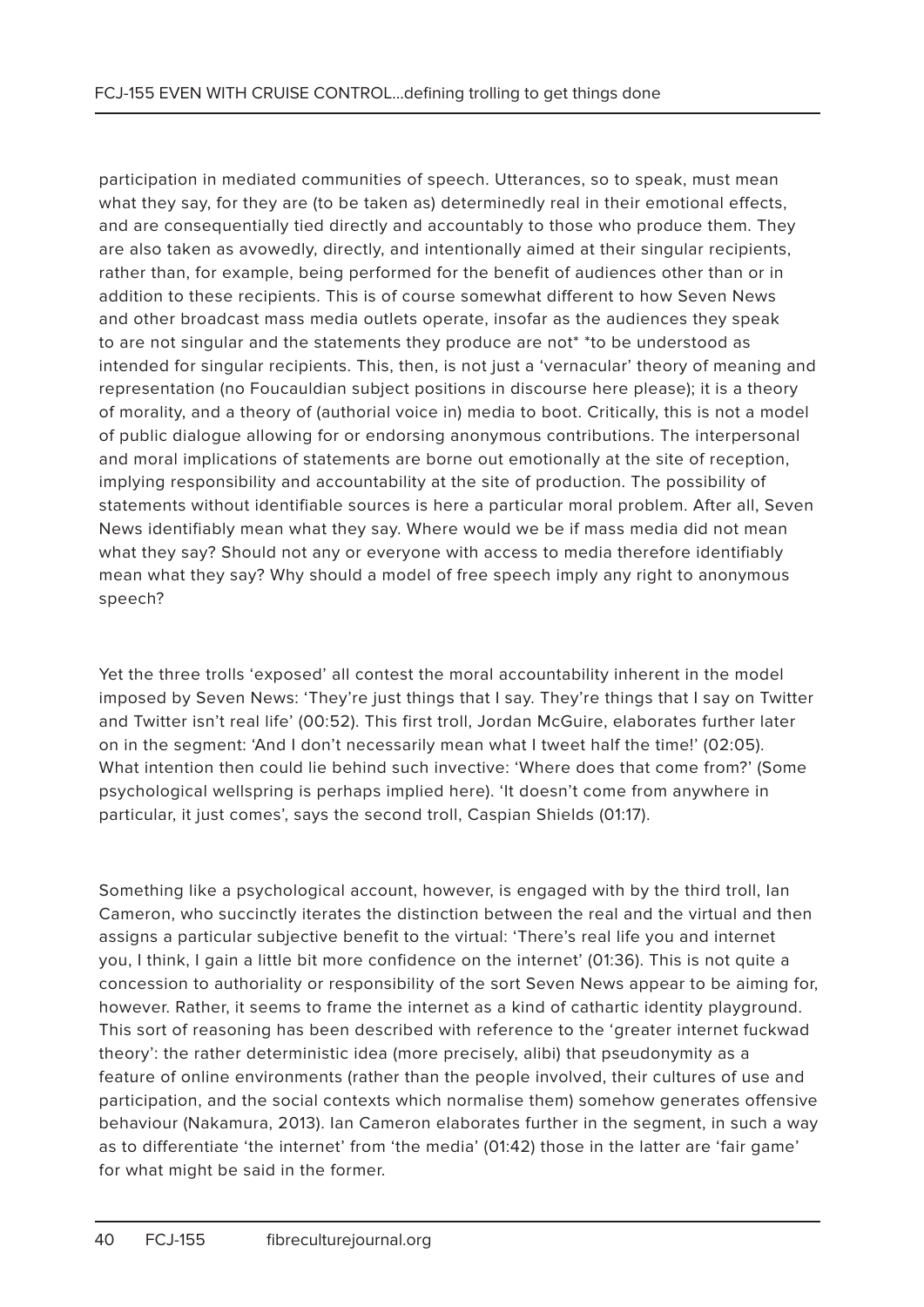It is worth noting that the sequence of events and of troll contributions, and consequently the full apportioning of culpability, is somewhat unclear here. The first interaction is introduced by voiceover with: 'Charlotte Dawson meets one of the trolls who sent her abusive messages on Twitter while she recovered from a suicide attempt' (0:20). Were all of the featured trolls then latecomers to the scene, and not among those trolls who, the segment states, landed Dawson in hospital? Or only the first one? To what extent does this have implications in terms of the moral opprobrium due to the trolls, or the 'healing' aspects of Dawson's journey in the segment?

The objective Seven News work to achieve involves liquidating what otherwise is continually threatening to collapse the apparent grounds of their moral warrant to condemn the trolls: the distinctions between 'the media' (TV) and 'the internet' (Twitter), and either or both of these (but perhaps especially the latter) and 'real life'. These are to be considered synonymous, and rendering them so is presented as Dawson's job. This is to be done by re-anchoring everything in a 'real' way, in 'real life'. We learn that Dawson sought to exact retributive justice: her 'response has been to expose the trolls by forwarding their abuse to her tens of thousands of followers' (01:48). Trolls too can and will be made to learn that words are, in fact, like sticks and stones, and that the right to use them publicly entails the responsibility of facing their consequences for others publicly.

A moral high ground is implied: the trolls will be hoist by their own petard; their suffering will be on their own account, by their own cruel and venal hand. Like Julian Assange, Dawson is merely making available the record of the damning behaviour of evildoers. One might argue that, within the segment, Dawson is not above stooping to their level: after all, the action begins engagingly with her shouting 'Fuck you you cunt!' at Jordan McGuire (00:32). But this is not quite direct speech; it is couched with an explicit conditional which renders a kind of pseudo-simulated performance of trolling in 'real life': 'I'm face to face with you now, if I turned around and said 'Fuck you you cunt!', how do you feel?' This indexical prefacing utilising the 'f2f' serves to render contexts synonymous: however McGuire feels in this context (something the camera, if not the microphone, is interested in showing), is as Dawson felt in that one.

In a public sphere characterised by 'collective deliberation conducted rationally and fairly among free and equal individuals', forwarding instances of abuse to tens of thousands of followers might seem a reasonable enough move (if perhaps somewhat 'agonistic'). But we learn immediately from a somewhat startled Caspian Shields that this also involved posting where he works to twenty–two thousand people. Was this information contained in his abusive tweets? We're not told, though it seems implausible, given the well-worn lines we have already heard about trolls hiding behind keyboards (00.35). 'It's not bullying you',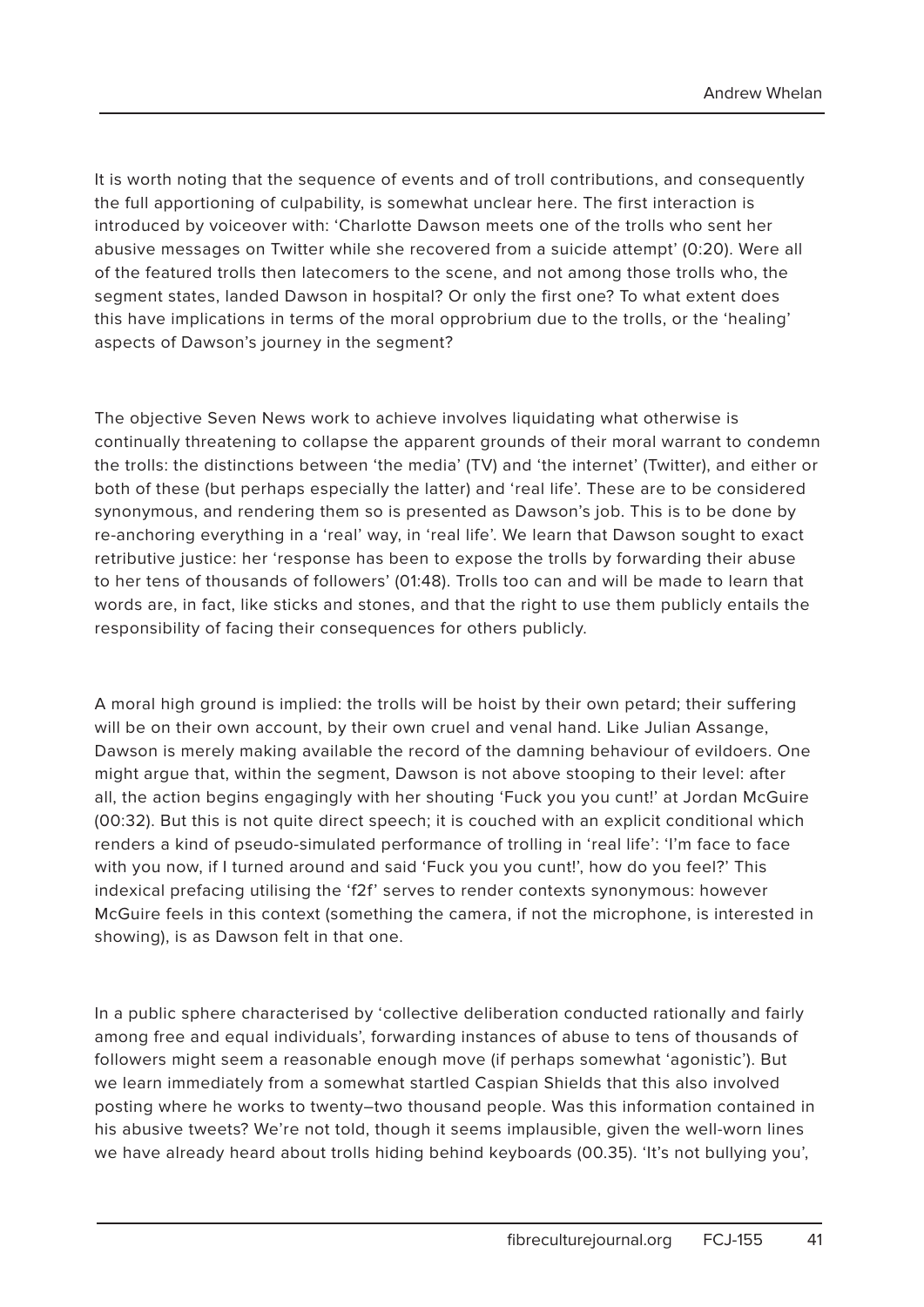Dawson is shown explaining, talking over Caspian Shields while reaching out to touch his arm, 'it's exposing you for what you are' (02:00). Is this fair? Is it lawful? Could Charlotte Dawson and Caspian Shields ever have been said to be free and equal with respect to each other? Does Caspian Shields, by the mere fact of appearing on television, also become 'fair game'?

The theory of deliberative democracy has of course been subject to extensive critique, some of which is salient here. Such critique can be framed in relation to the cryptonormative notion of 'rationality' mobilised by the theory and its elision of issues of power:

deliberative democracy does not deal with the normalising (coercion) and exclusion involved in the designation of a particular form of communication as the rational and democratically legitimate norm. In order to be considered legitimate deliberators, subjects must come to internalise the rules of the particular form of communication deemed democratically valid or be excluded from the public sphere (Dahlberg, 2007: 52–53).

Trolls, by this reckoning, are those who do not, cannot, or will not successfully achieve this internalisation. Chantal Mouffe develops Dahlberg's position eloquently, in terms of a framework derived from Wittgenstein:

to have agreement in opinions there must first be agreement on the language used and this, as he [Wittgenstein] points out, implies agreement in forms of life. According to him, procedure only exists as a complex ensemble of practices. Those practices constitute specific forms of individuality and identity that make possible the allegiance to the procedures. It is because they are inscribed in shared forms of life and agreements in judgments that procedures can be accepted and followed. They cannot be seen as rules that are created on the basis of principles and then applied to specific cases ... therefore, distinctions between 'procedural' and 'substantial' or between 'moral' and 'ethical' ... cannot be maintained and one must acknowledge that procedures always involve substantial ethical commitments (1999: 749).

In the second section of this paper below, we shall return to this kind of thinking in a somewhat more concrete and analytically focused form.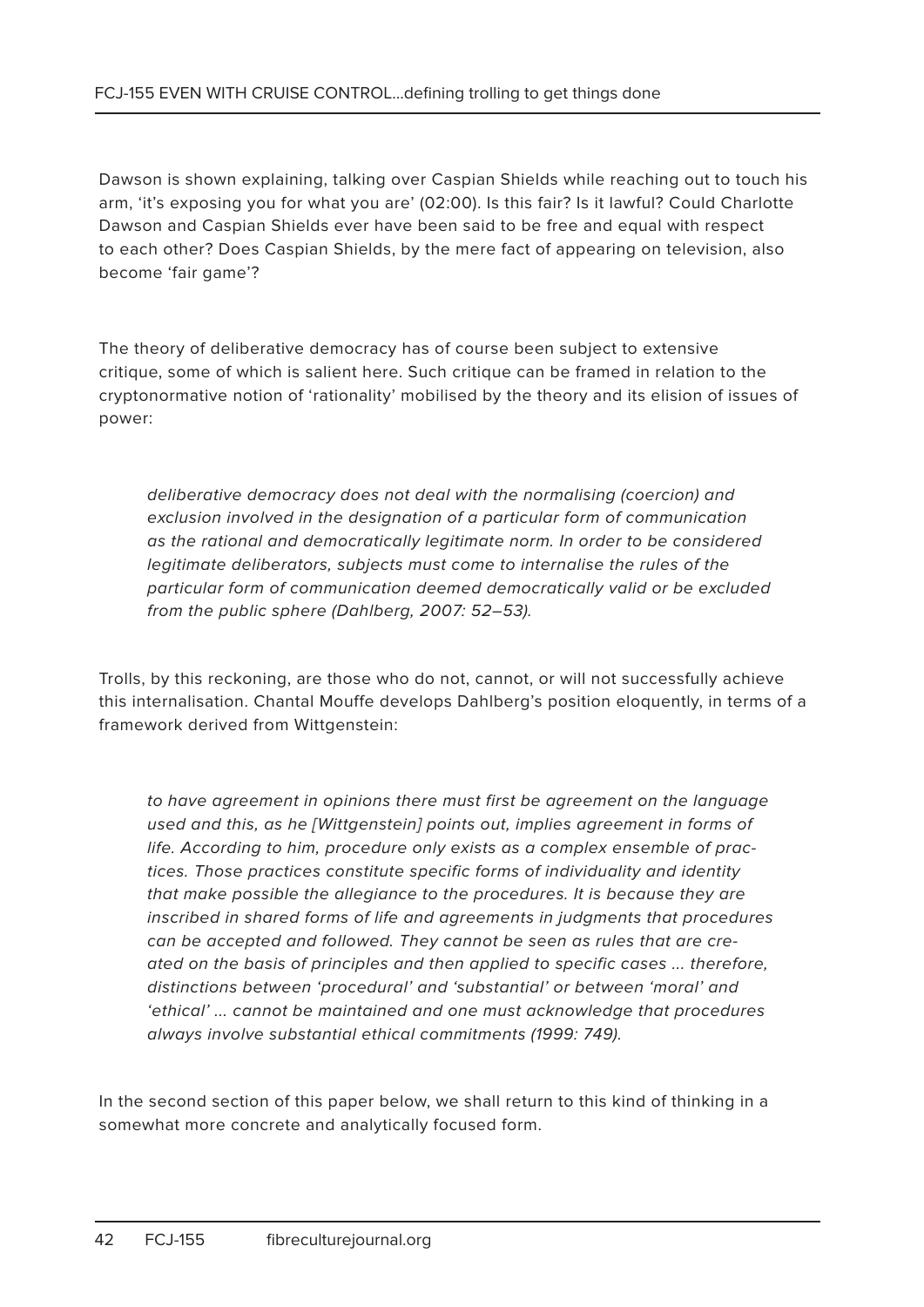The criticisms of the Habermasian ideal elaborated by Dahlberg and Mouffe underscore the local, contextual and normative specificity the ideal entails – a specificity trolling (as described by Seven News) disregards, is unable to recognise, or actively and wilfully assaults.

The problematisation of the normative notions of procedure assumed by theorists of deliberative democracy can be further contextualised in terms of the tacit assumptions around rationality they instantiate, particularly with reference to how rationality is predicated and juxtaposed with emotion in the Seven News segment. According to the narrative presented in the segment, reasonable, normal people such as Dawson, attempting to get on with their everyday business, are 'troubled' by trolls. Indeed, as Dawson herself inquires at 02:14, speaking on behalf of mystified reasonable persons everywhere: 'Most reasonable people find them highly, highly offensive and they, they can't understand the mindset behind them or the logic behind them, how do you feel about that?' Arguably, this is how ideology functions 'in the wild' in television news confrontations of this sort. Given the small minority of Australians who actually use Twitter, most viewers probably didn't think too much of anything about mindsets or logics to offensive tweets until Dawson invoked and thereby came to stand for 'most reasonable people'.

Of course, Dawson's role was not just to be reasonable and normal: she was also a celebrity, and that would seem, according to the segment – notably the intervention by the Seven News reporter, Jodie Speers, at 01:19 – to entail a certain deference in her treatment. This is notable by its absence among the featured trolls' tweets. Speers refers to 'people like Charlotte', expressing incredulity at what they are apparently supposed to accept: they should just cop 'whatever you put out there'. The implication of 'out there' is of course that the trolling in question takes place in a public place. And as with the third troll, Ian Cameron, the category 'people like Charlotte' is explicitly oriented to by Shields in terms of 'being in the public eye'. This is an extremely specific definition of the trollee position: as we shall see presently, it is almost immediately negated within the segment itself (and, it must be said, within other media reports of well-publicised troll-celebrity interactions).

Also of interest is the emotional register of this 'troubling' and how it should be accounted for or responded to by reasonable, normal people. This presentation by Seven News is interesting for what it demonstrates about the occluded role and standing of emotion in the public sphere: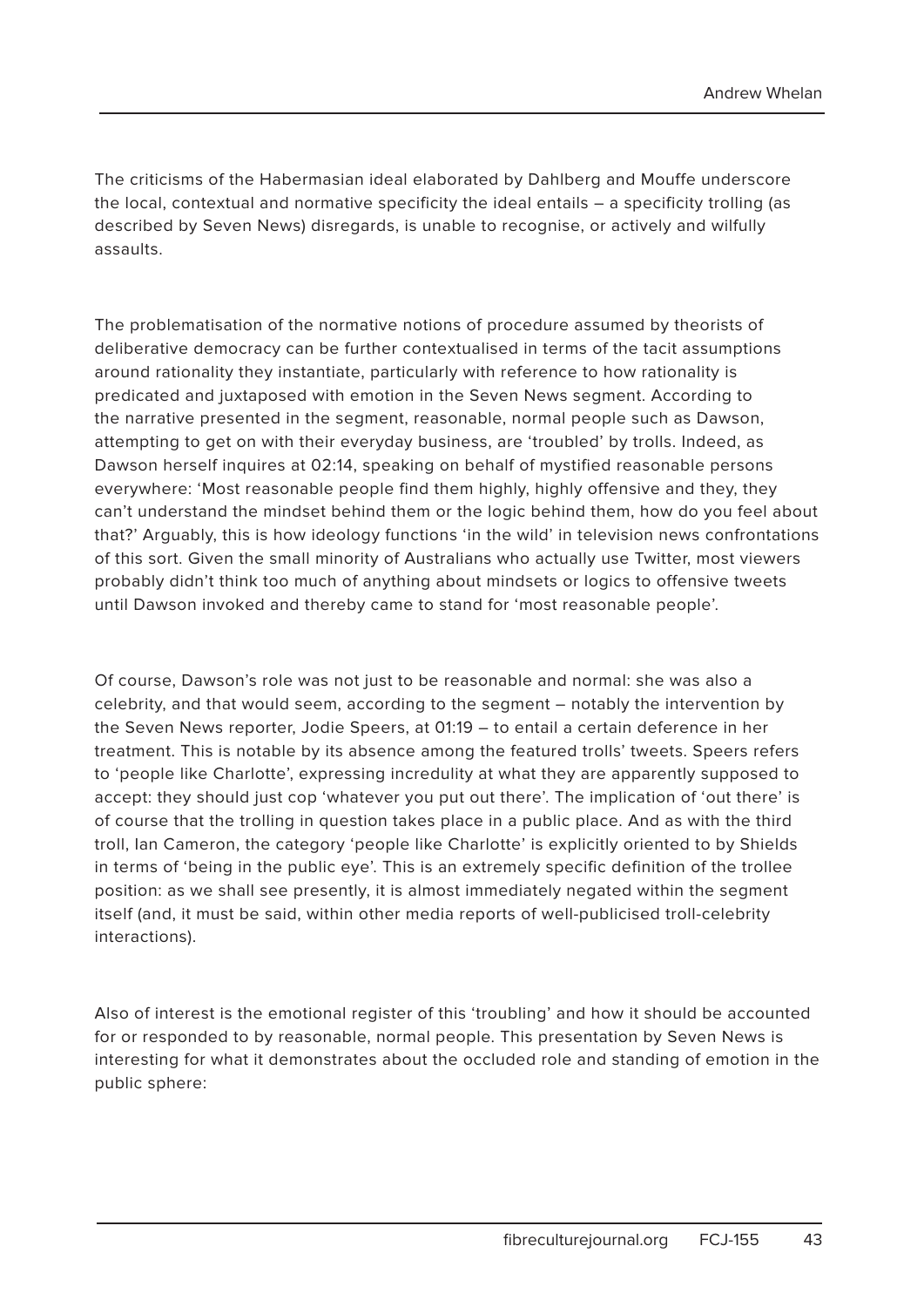emotion is thought of ultimately as the completely other of political reason; that is to say, as a sort of atavism or primitive remainder, as a symbol of everything that has been left behind by civilization and progress, and that has no proper place in the enlightened realm of liberty created by the moderns (Máiz, 2011: 34).

The reported tweets produced by the trolls highlight this: apparently casual expressions of loathing, ridicule and contempt (all strongly gendered) are framed as taboo in the social media public sphere on account of their emotional repercussions (which is to say, Twitter is framed as a dialogical public sphere with moral and affective entailments, rather than, for instance, a public repository of latrinalia or Billingsgate). Yet Dawson's outburst at 00:32, and its position within the segment itself, both confirms and validates the normative and constitutive emotionality upon which the reasonable and rational is predicated.

This brings us to the second point: the aspect of trolling as a moral panic. As an instance of such, the Seven News segment is notable in that this is expressed, as is customary, through mass media, but relating to the perception of an assault on mass media, its norms, and its personnel (rather than on some other space or collective – behaviour in public places, standards of sexual conduct, the sanctity of childhood etc.). One could argue that Seven News (particularly in terms of the 'name and shame' strategy) is expressing a certain form of ressentiment about what trolls appear to be getting away with:

This complex sentiment has three interlocking elements. First, diffuse feelings of hate, envy and hostility; second, a sense of being powerless to express these feelings actively against the person or social stratum evoking them; and third, a continual re-experiencing of this impotent hostility. The essential point distinguishing ressentiment from rebellion is that the former does not involve a genuine change in values. Ressentiment involves a sour grapes pattern which asserts merely that desired but unattainable objectives do not actually embody the prized values – after all, the fox in the fable does not say that he abandons all taste for sweet grapes; he says only that these particular grapes are not sweet. Rebellion, on the other hand, involves a genuine transvaluation, where the direct or vicarious experience of frustration leads to full denunciation of previously prized values – the rebellious fox simply denounces the prevailing taste for sweet grapes. In ressentiment, one condemns what one secretly craves; in rebellion, one condemns the craving itself (Merton, 1957: 155–6).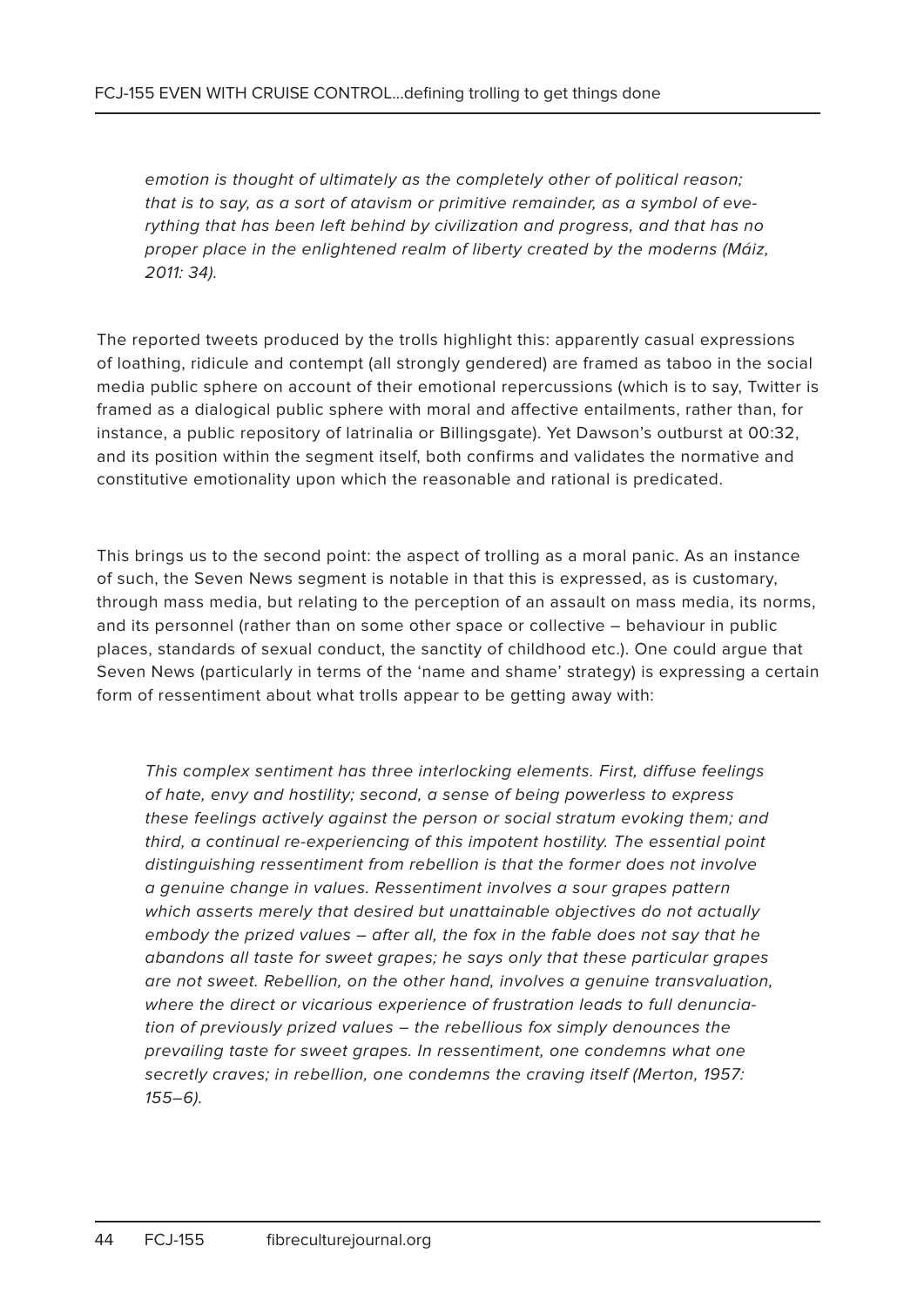Seven News, then, do not precisely 'rebel', although one could debate whether or not the trolls who they sought out do so. The moral panic Seven News articulate is compellingly shot through with the image of the troll as abject scapegoat. It is not just that the positions of trollee and troll are so strongly and robustly indexed to gender, class, and status. Trolls, we are invited to understand, are 'defiled selves', dysfunctional social miscreants, simultaneously hiding pathetically behind their keyboards and omnipotent in their capacity to wound their social betters.

the defiled self is imagined as deficient in those key human traits that make a moral life possible (conscience, compassion, altruism). Defiled selves are driven by an excess of otherwise ordinary human traits, for example aggression, self aggrandisement or grandiosity. Deficit and excess are two sides of the same coin. A self lacking in moral and behavioural control engages in excessive boundary-crossing, unruly conduct. This deficit/excess disequilibrium is imagined as the governing disposition of the Other. Lurching between a state of incoherence and uncontrollable self-aggrandisement, the defiled threatens to unleash a wave of chaos and ruin in civil life. Ultimately, the Other's extreme sociopathic and sadistic profile risks the collapse of a human world into a de-humanised object world (Seidman, 2012: 5).

It is this dehumanisation which Dawson is presented in the Seven News segment as combatting and ultimately overcoming, by demonstrating to her trolls that their behaviour is morally consequential. Not only this: in the segment, her victory is in some elliptical way related to the reformulation of the very institutional fabric of the social media space: a subtitle at 01:58 informs us that 'TWITTER HAS RECENTLY CHANGED RULES Users can now be removed for abuse'.

The narrative arc of the segment culminates with Dawson's 'closure': 'The thing that I got out of visiting these people and them agreeing to talk to us is the fact that their online bravado is completely polar opposite to what they are' (02:42). Dawson is presented as having 'gotten something out of this': correcting her previous misunderstanding of trolls and their power relative to hers. She is shown as having come to understand that trolls 'in real life' are weak, abject, pathetic, and cowardly; seeing the deficit which is the dialectical flipside of their pathological online excess. The distinction between the real and the virtual is transcended, by morally tethering utterances in the latter domain to bodies in the former.

This consequentiality applies to both trolls and trollees: trolls are to be taken to account for their behaviour, but trollees are also invited to take responsibility. In this sense, trolling is produced as a risk. Another subtitle at 02:13 notifies viewers: 'ADVICE FOR PEOPLE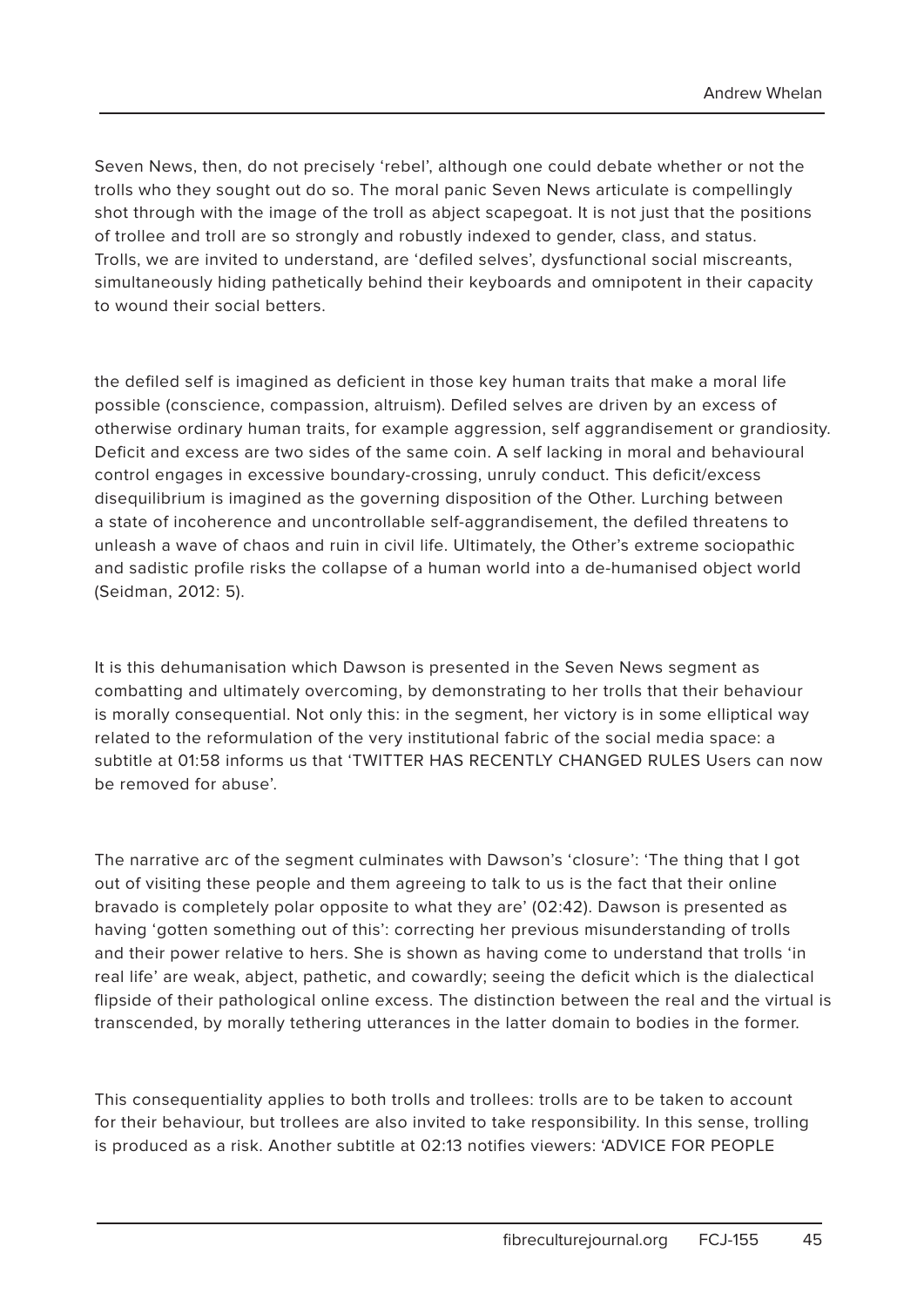TARGETED BY TROLLS: Block user, report to Twitter or the police'. Through these means, at a 'meta' level within the segment, the audience is quite literally framed as reasonable people subjected, like Dawson, to the risks of being trolled through their social media use. 'IF YOU NEED HELP COPING', viewers are informed, presumably with the abuse they are subject to online, they can call Lifeline (02:43). Viewers are thus democratically 'moralised' to take active responsibility for the management of their sadness and pain, as is now customary. As alluded to above, there is a further twist on the idea of the deliberative public sphere here. Whereas the interactions between Dawson and her various trolls have bore the implication that people in the public eye are or are not obliged to 'cop it' – the contested trade-off for their visibility is that they are legitimate targets for invective and abuse from members of the public who take umbrage with them – here invective and abuse become suddenly and abruptly democratic, indiscriminate, and egalitarian in their directions and targets. Viewers are to understand that they too are involved in the policing of the crisis, and that moreover their emotional vulnerability in the face of trolling is, like Dawson's, a risk to be managed (with the assistance perhaps of Lifeline, Twitter, or the police), and to be managed particularly by them:

one common feature of the process of moralisation in everyday life is that people are called upon to engage in ethical forms of individual risk management, and these forms of self-conduct exist in tension with collective subject positions of 'harmful others'. What this implies on a conceptual level is that moralisation in everyday life contains a dialectic that counterposes individualising discourses (which call on people to take personal responsibility to manage risk, e.g. drinking responsibly) against collectivising discourses (which represent more broadly harms to be avoided, e.g. the drunk driver) (Hier, 2008: 174).

The distinction between Hier's example of drink-driving and trolling as covered in the Seven News segment is that at no point in the latter is any advice offered on how to not troll – how to not occupy the subject position of the 'harmful others'. The risk for the viewer is not that of being, for instance, 'exposed' as a troll, the risk is exclusively that of victimisation at the hands of these harmful others. In a sense trolls are presented as only partially capable of taking on such a process of becoming responsible. Even through the sort of exposure Seven News, as an instrument of justice, can engage in, the trolls are presented as morally defective: unable, like Ian Cameron, to traverse the distinction between real and virtual, to deploy the 'confidence' present in internet trolling in such a way as to achieve moral reasonableness in real life. As Jordan McGuire puts it, employing a generational logic immediately endorsed by Jodie Speers's voiceover: 'Me, I have a very, very dull sense of what is disrespectful and what isn't because I'm just desensitised to it and that's what the majority of Gen Y is' (02:27).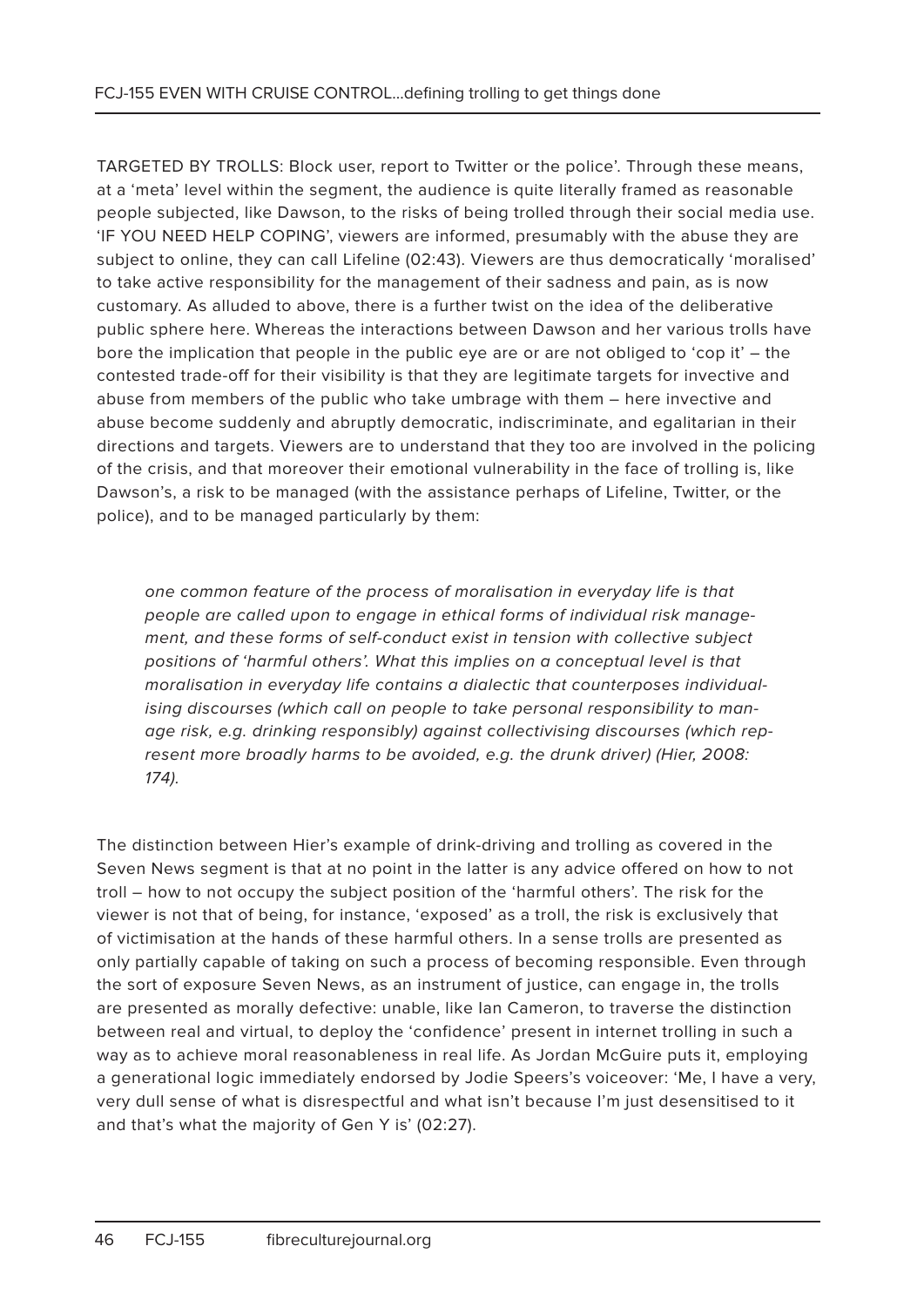Within the moral logic of the segment itself, then, Seven News is not concerned with the risks or consequences of being labelled a troll, through either deliberate or unwitting statements interpreted as trolling by recipients or witnesses. Nor are they particularly interested in exploring whatever the imputed or acknowledged deficiencies or vulnerabilities are which might render one a troll. To do so would both humanise the trolls and embed their behaviour in an alternate scheme of meaning, as well as running the risk of seriously undermining the moral certainty of the approach the segment, like so much other mass media reporting, takes on the issue. But of course, the entire segment itself can be taken as an ostensive cautionary message to potential or actual trolls: suffer the consequences of your actions (where, like drink-driving campaigns which concentrate on terrible repercussions, perhaps the most significant consequence is the subjective experience of shame as an element in a mechanism of collective risk management). You could get something a bit like (albeit not exactly like) a taste of your own medicine: not only might you find yourself on the national evening news being taken to task for your behaviour, twenty-two thousand people could be told where you work and the terrible things you have thought and said, and who knows what they might say or do? The segment does not instruct viewers in how to not be trolls; it demonstrates the moral consequences of trolling: 'That's what I do' Dawson is shown saying, 'I expose people like you' (02:03). It becomes the moral and professional obligation of media personalities to ensure the interactional norms of the public sphere are abided by.

We learn this, not just from what is said and how it is edited, sequenced, and presented, but from how that saying is also a kind of doing, because, like trolling in the segment, interaction itself is also action: 'exposing' trolls constitutes them as such.

Thus far, I have presented an interpretive gloss of a news segment broadcast at a particular moment in the public debate about trolling in Australia. I argued that this segment can best be conceptualised in terms of what it tells us about the ideal of the deliberative public sphere and how this is framed as undermined by trolling. I suggested the segment could be understood as an interesting instance of moral panic, and that the segment presented trolling as a significant risk to viewers, a risk viewers, in turn, are positioned to take responsibility for. In presenting this account, I sought to unpack the moral logic according to which the segment operates and the values it articulates, and in making this case, I also sought to demonstrate how such a reading or interpretation might be conducted with respect to what transpires in the segment.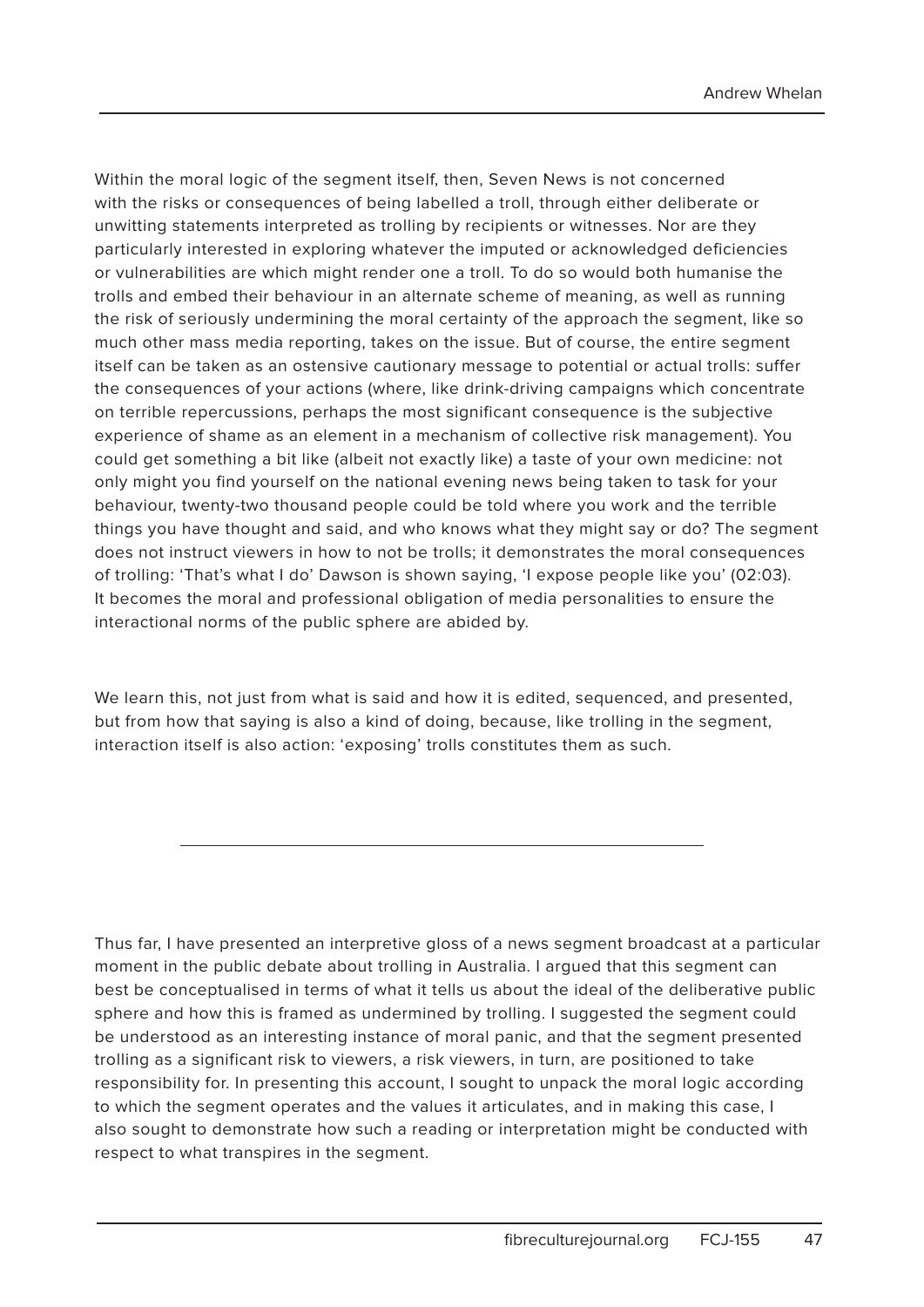Before developing an alternate line of argument with which to take this account further, I want to point to some potential problems with this unpacking. Perhaps the most immediate response to such an account could be: 'that's not trolling' (it is certainly not trolling as described in the literature, for example Donath, 1999; Herring et al, 2002; Shachaf and Hara, 2010). Seven News is making a reductive error in nomenclature. Abuse directed at celebrities (which has a dismayingly long history), public or otherwise, is not trolling, or at least, contemporary trolling is broader than this, extending perhaps to attacks on the Church of Scientology, or fans of Justin Bieber, or those who would curtail the operations of Wikileaks, or perhaps those tasked with providing medical care to the Duchess of Cambridge. Alternately, such an account actually lets trolls off the hook: trolling of this sort, at least, involves systematic and targeted abuse, often directed at young or vulnerable women, and in a growing number of cases (including Dawson's) associated with suicide. Either way, therefore, it would be a mistake to ground an account of the politics of trolling in a mass media representation, particularly a sensationalistic, 'tabloid' representation. We still don't know what trolling 'really is', and are still not in a position to make any judgment about it.

This sort of criticism is indicative of some of the broader problems of understanding what is meant by 'trolling', including the issue of contextualising trolling in relation to the range of available terms with which it is now being conflated (such as 'flaming', 'griefing' or 'cyberbullying').

Moreover, in order to begin showing a direction forward from here, another line of critique could be developed. The interpretation above draws on three well-established concepts for which there are vast bodies of literature: deliberation in the public sphere, moral panic, and risk. These are ideas with intellectual cachet. As such, not only is it reassuring for us to understand discussions of trolling in this way. Mobilising such a conceptual vocabulary, the analysis bolsters our sense of being able to grasp a deeper, broader, 'bigger picture' meaning to footage of Charlotte Dawson shouting 'Fuck you you cunt!' at a twenty-year-old man in a residential street. As interpretive frames for this kind of material, then, these are relatively conventional, and this sort of work could be done in relation to any number of contemporary mass media accounts of trolling. It is straightforward and reassuring (and satisfyingly mobilises particular forms of intellectual capital), to assert that the thing to understand about trolling is really a thing to understand about deliberation in the public sphere. Does this mean such interpretations are correct?

I want to argue that such interpretations only get us so far, and that this is because they bring with them extensive, albeit largely implicit, baggage with respect to how the meaningfulness of a term like 'troll' is produced and what an appropriate academic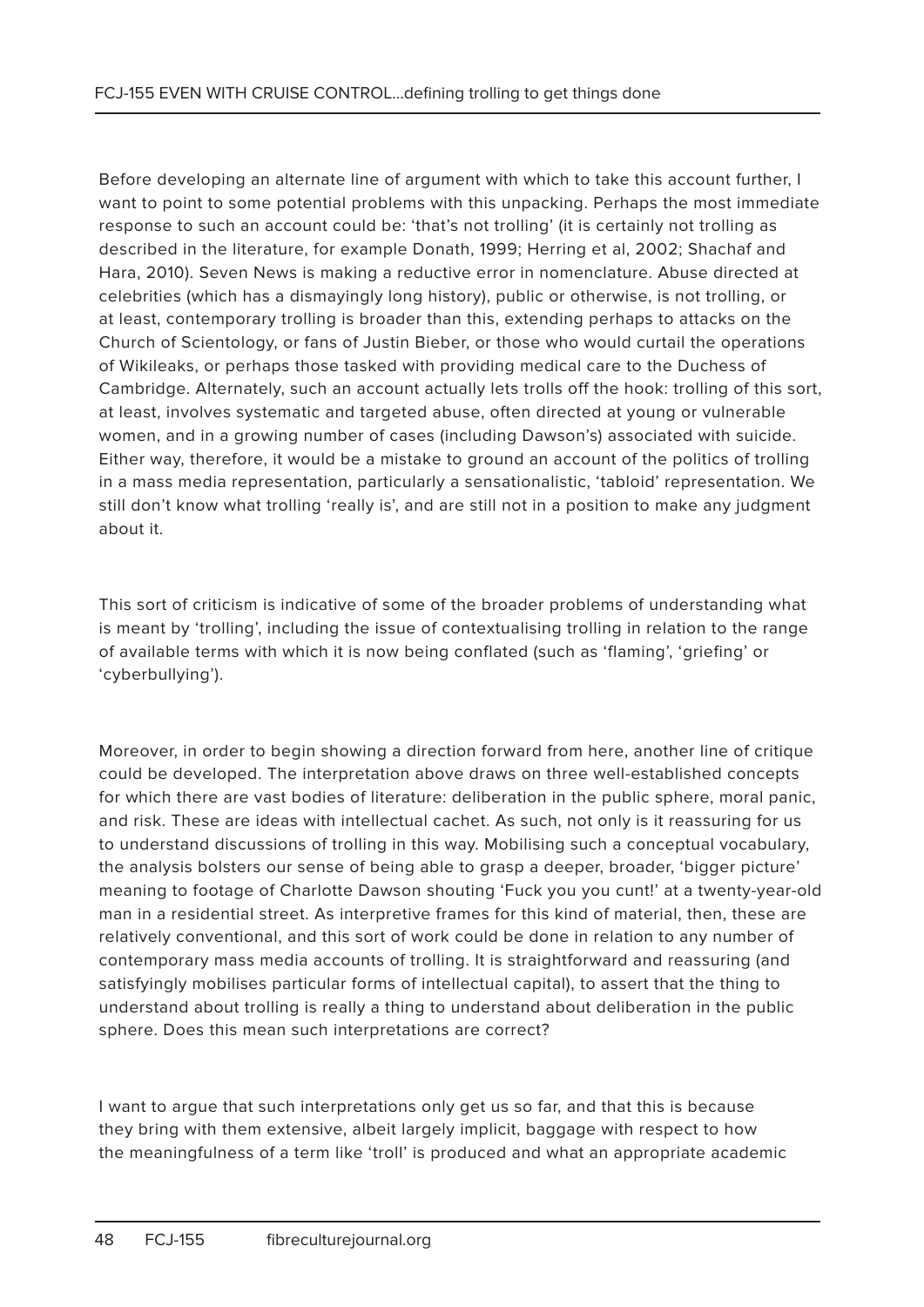interpretation of this would look like. In much the same way that Seven News constitutes trolling as a morally sanctionable kind of interaction, to say that the best way of understanding how and why they do so is with reference to the public sphere, moral panic, and risk, is also to constitute and delimit trolling as explicable in a particular way. This produces another layer of interpretation and abstraction, and thereby moves us further away from the social logics of what is being done with the category 'troll', rather than closer to it.

Making this argument requires a brief excursion through an alternate set of resources, specifically, those to be found in the research program of membership categorisation analysis and its ethnomethodological underpinnings. At the risk of making a rather subtle position appear both simplistic and prescriptive, a few basic tenets of ethnomethodology germane for present purposes can be laid out. This is an approach drawing on themes found in Schutz (1962), Winch (1990), and Wittgenstein (2001), albeit with a particular methodological and empirical bent.

As its name suggests, ethnomethodology is concerned with 'members' methods': the 'common-sense' methods people use in an indefinite range of routine activities; what 'anyone would be expected to know'. Harold Garfinkel coined the term, in the course of analysing jury deliberations:

Here I am faced with jurors who are doing methodology, but they are doing their methodology in the 'now you see it, now you don't' fashion. It is not a methodology that any of my colleagues would honor if they were attempting to staff the sociology department ... 'Ethno' seemed to refer, somehow or other, to the availability to a member of common-sense knowledge of his society as common-sense knowledge of the 'whatever' (1974: 16).

As this origin story makes clear, ethnomethodology is first and foremost an analytical orientation, it entails the study of naturally occurring practical activities and the reasoning that is expressed through them and used to account for them. It is: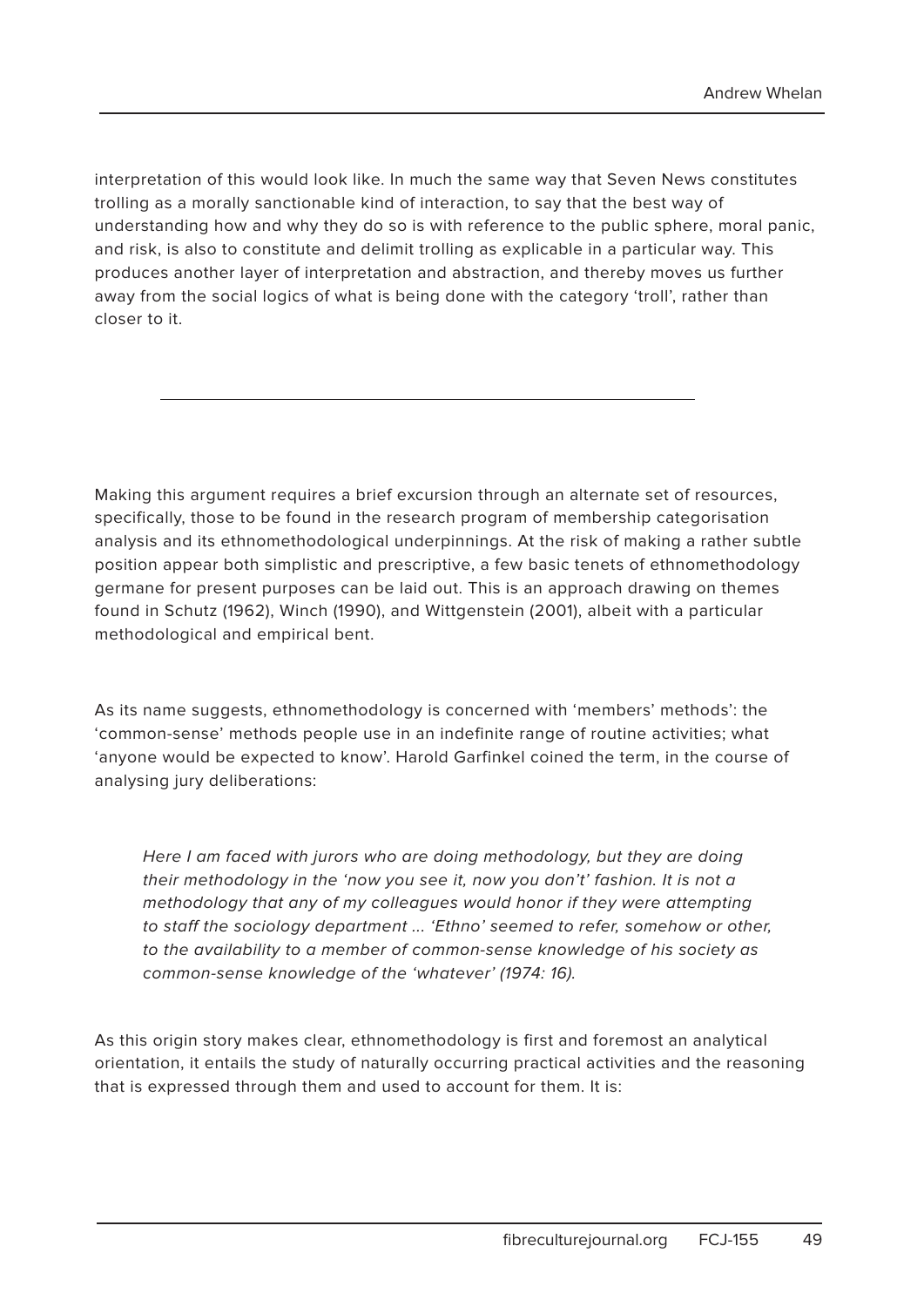above all else, a policy towards enquiry, an analytic mentality, that insists on (1) doing studies, by (2) working on materials to see what can be discovered in and from them, rather than selecting problems and data on the basis of some theoretically-specified agenda. In this way it is homologous with its own subject matter, namely social order as the ongoing achievement of members of society conceived as practical actors who are themselves (1) practical analysts of, and inquirers into, the world, (2) using whatever materials there are to hand to get done the tasks and business they are engaged in (Hester and Eglin, 1997: 1).

Ethnomethodology thus seeks to frame as the proper area of inquiry what conventional academic accounts treat as a tacit resource: the competencies of mundane practical reasoning as these are displayed or made evident.

Another way of putting this is to gesture to the distinction between 'studies about' and 'studies of' particular practices, where the abundance of studies about some practice or setting does not tell us very much at all about how that practice or setting is accomplished by its members – they miss the 'quiddity' or 'just thisness' of the practice in question (Heritage, 1984: 298–299; ten Have, 2004: 22). For instance, Jane (2012) argues about trolling that it is objectionable, while Phillips (2011) argues about it that it is resistant, but in neither case do we learn very much about how trolling as such is identified and made sensible by trollees, trolls, academics, or anyone else. Rather, the idea of trolling is 'fixed' and used straightforwardly as a springboard, to critique appalling misogyny in the first instance, and the vacuity of Facebook memorial pages and their relation to the 24-hour news cycle in the second. In neither case is the logic used to move 'up' to these imputations presented or accounted for.

Ethnomethodology thus draws a distinction between topic and resource:

Beware of confounding the topic of one's studies with the resources for studying them ... sociologists have naïvely taken for granted the self-same skills, practices and suppositions as members of the society. The confounding has the consequence ... of rendering sociology a folk discipline: sociology becomes naïvely ensnared in the very practices it ought to be describing (Pollner, 1987: xi-xii).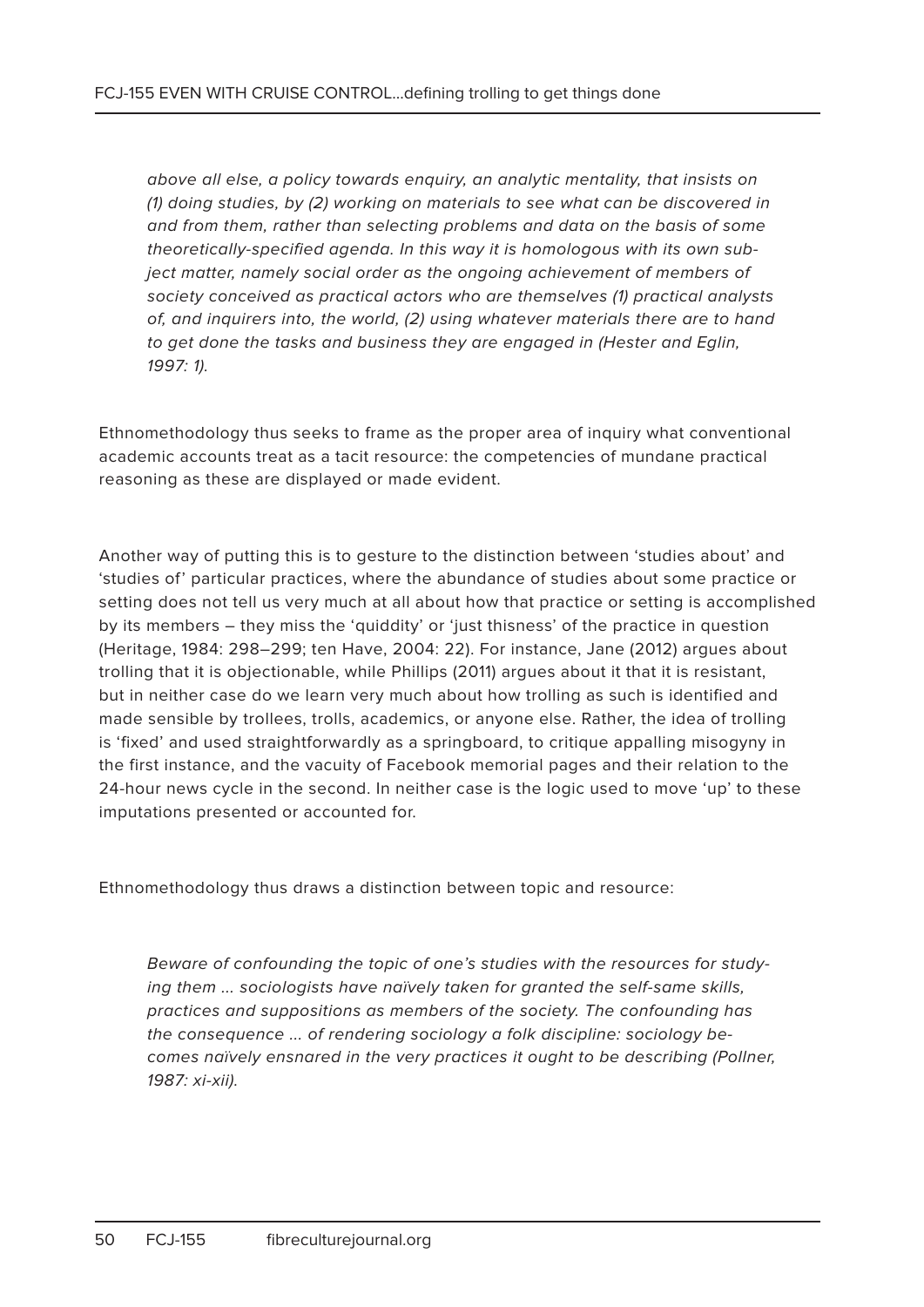'Indigenous' understandings, which is to say, accounts presented by members (including academics) in the 'natural attitude', are not to be taken as resources providing the basis for more elaborate theoretical explanations of what is 'really happening' (for instance, the public sphere, or moral panic, or risk). Rather, they are the topics of inquiry in themselves (Gubrium and Holstein, 1997: 42). This has some implications insofar as it applies to conventional academic work:

Aside from opening up a field of substantive research, the idea of investigating methods has reflexive implications that problematise the division of labor between social scientist and native practitioner. In classic social science investigations, this division of labor often serves to distinguish how the social scientist amasses knowledge from how the natives organise their beliefs in a particular domain. This distinction is one that ethnomethodologists explore rather than adopt (Lynch, 2002: 486).

This cuts both ways: the ethnomethodological orientation implies a radical critique of conventional mainstream work in the social and human sciences, and it also implies that mundane practical reasoning of the everyday variety (such as that conducted and expressed by all parties to the Seven News segment) is itself sociological in character.

Notoriously, ethnomethodology is also 'indifferent':

Ethnomethodological studies are not directed to formulating or arguing correctives. They are useless when they are done as ironies ... They do not formulate a remedy for practical actions, as if it were being found about practical actions that they are better or worse than they are usually cracked up to be (Garfinkel, 1967: vii).

An ethnomethodological account, therefore, would not presume to say that trolling was good or bad, or that trolling should be defended or condemned, or that ordinary members should be corrected as to their use of or understanding of trolling, or that some other position should be arrived at with respect to it. It would attempt rather to show how competent members might arrive at such positions, and how the reasoning behind such arrival is occasioned, made relevant, and displayed. This is not to imply that ethnomethodology is morally or politically apathetic, or that its analyses cannot or do not have moral or political implications. As Eglin and Hester put it: 'any proposal for change presupposes a description of what is in need of change, and any description will have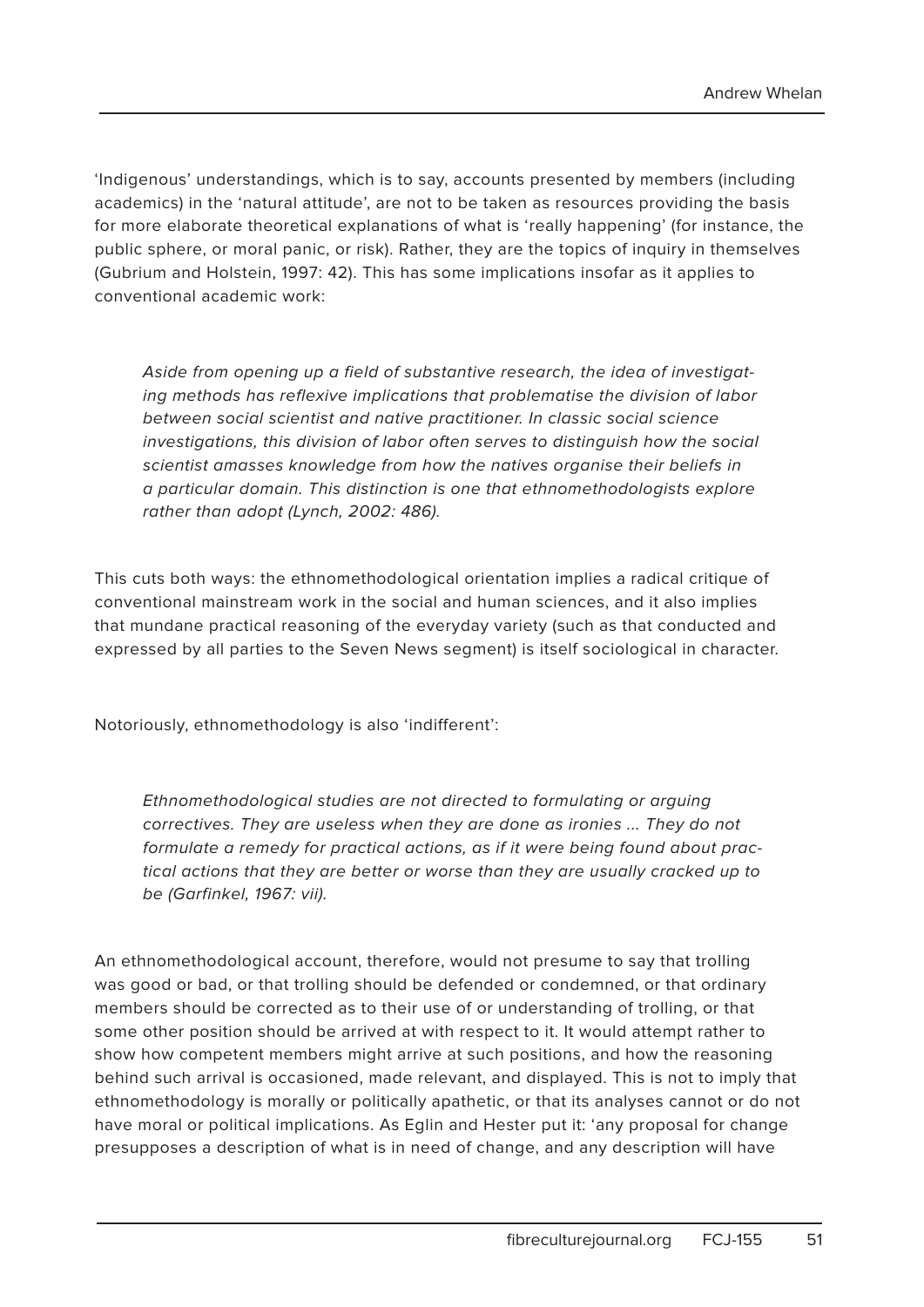been produced by the parties to it with the use of members' methods' (2003: 127–128).

One such method ordinary members use to get things done is membership categorisation. Consider the range of categories of persons named in the Seven News segment discussed above. By order of appearance, they are:

TV host Online bullies Twitter trolls Online tormentors **Trolls** Victims People they've never met You cunt Twenty-year-old People he doesn't know Celebrities like Guy Sebastian ... and Jack Vidgen Fucking cunt Ugly ass albino Ellen DeGeneres impersonator Trolls' targets People like Charlotte Sydney truck driver Serial troll Slut Real life you Internet you Fair game Users People like you People targeted by trolls Reasonable people Gen Y A generation The world Anyone who has taken offence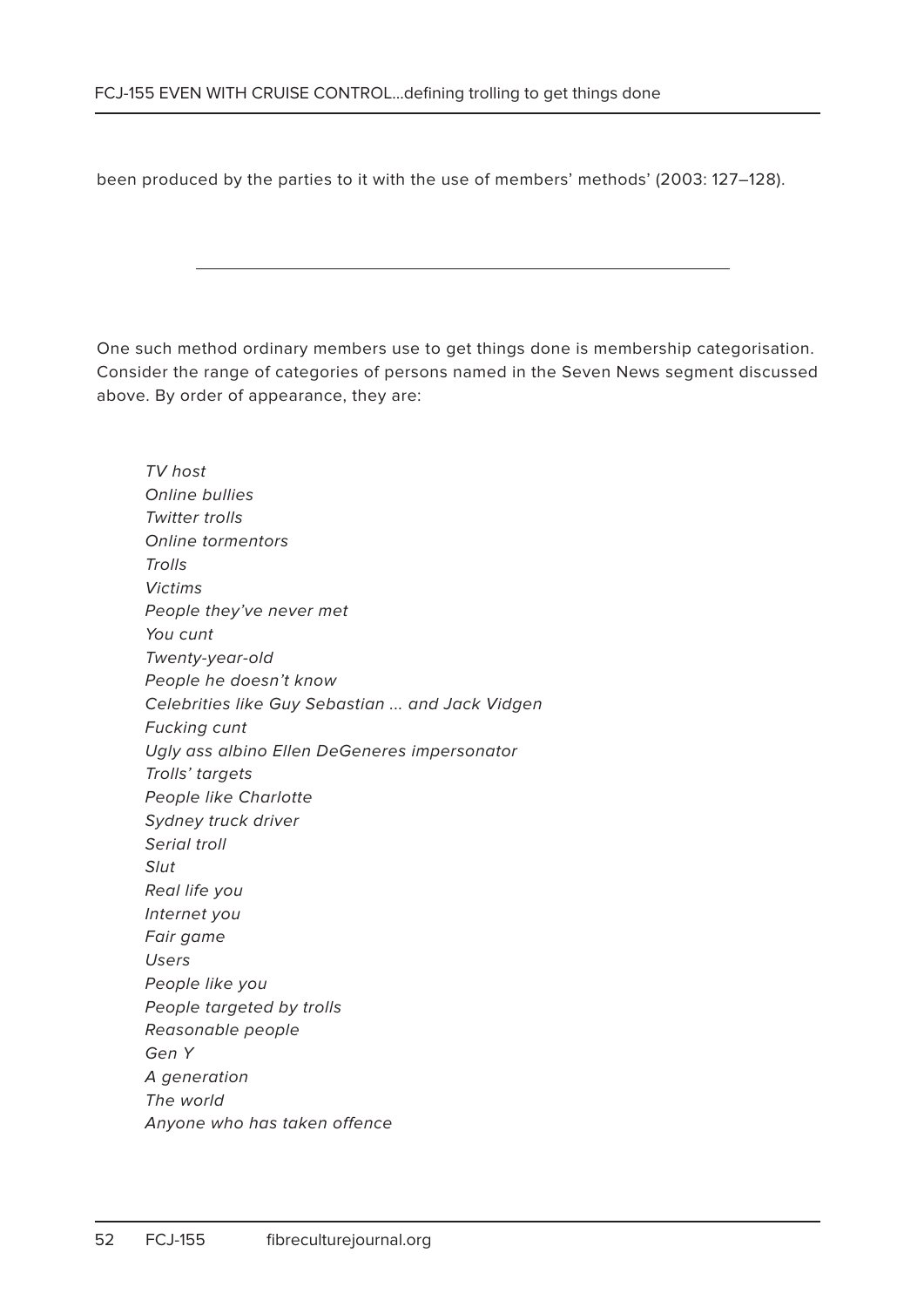Some of these are demographic categories ('a generation', 'Gen Y', and 'twenty-year-old' as an instance thereof), while some are occupational ('TV host', 'Sydney truck driver'). Some are universal ('the world'); some ('internet you', 'real life you', 'users') are open to incumbency, while some are indexical and particularised ('you cunt'). The most compelling categories are not precisely synonymous (as e.g. 'online bullies', 'online tormentors', and 'Twitter trolls' would initially appear to be), rather, they are 'transforms' of each other, and serve to co-elaborate each other in relation to their various predicated activities. For instance, 'victims', 'people targeted by trolls', and 'people he doesn't know' do this – with respect to each other, with respect to a troll, and thereby, with respect to a moral definition of trolling as problematic. To conduct categorisation is to assemble morally consequential descriptions. It is out of this relational co-elaboration or transforming that the 'socio-logical' and moral fabric of the segment is woven.

These, then, are membership categorisations:

commonsense units of identification for referring to people in speech. These membership categorisations (along with the rules for their application) are conventionally grouped together into membership categorisation devices (M.C.D.s). So, for example, the M.C.D. 'gender' collects together the categorisations 'male' and 'female', the M.C.D. 'family' collecting together the categories 'mother', 'father', 'daughter', 'son' etc (Wowk, 1984: 76).

Through this set, we have a membership categorisation device, which we could call 'parties to a trolling'. On the one hand is the larger set, the trollees ('victims', 'trolls' targets' and so on), of which a particular subset ('celebrities like Guy Sebastian and Jack Vidgen', 'people like Charlotte') is newsworthy. This is a category generalised 'up' out of the particular. On the other are the trolls, who are also composed from a larger set, 'a generation' in fact, where this has certain implications for the future, given they possess 'the ability to scream whatever they want to the world with complete anonymity and often no repercussions' (02:35). Trollee and troll comprise a relational pair. The exchanges occurring between these two groups are to be assessed by an assumed audience ('reasonable people', 'the world', 'anyone who has taken offence'), which likely extends to the viewers of the segment. These categories are 'available to anyone to see'. They are recognisable and as it were 'canonical', and not unlike other membership categorisation devices we know, for instance, 'parties to an offence' in crime reporting, where there is an offender, a victim, a witness and so on (Watson, 1997: 83).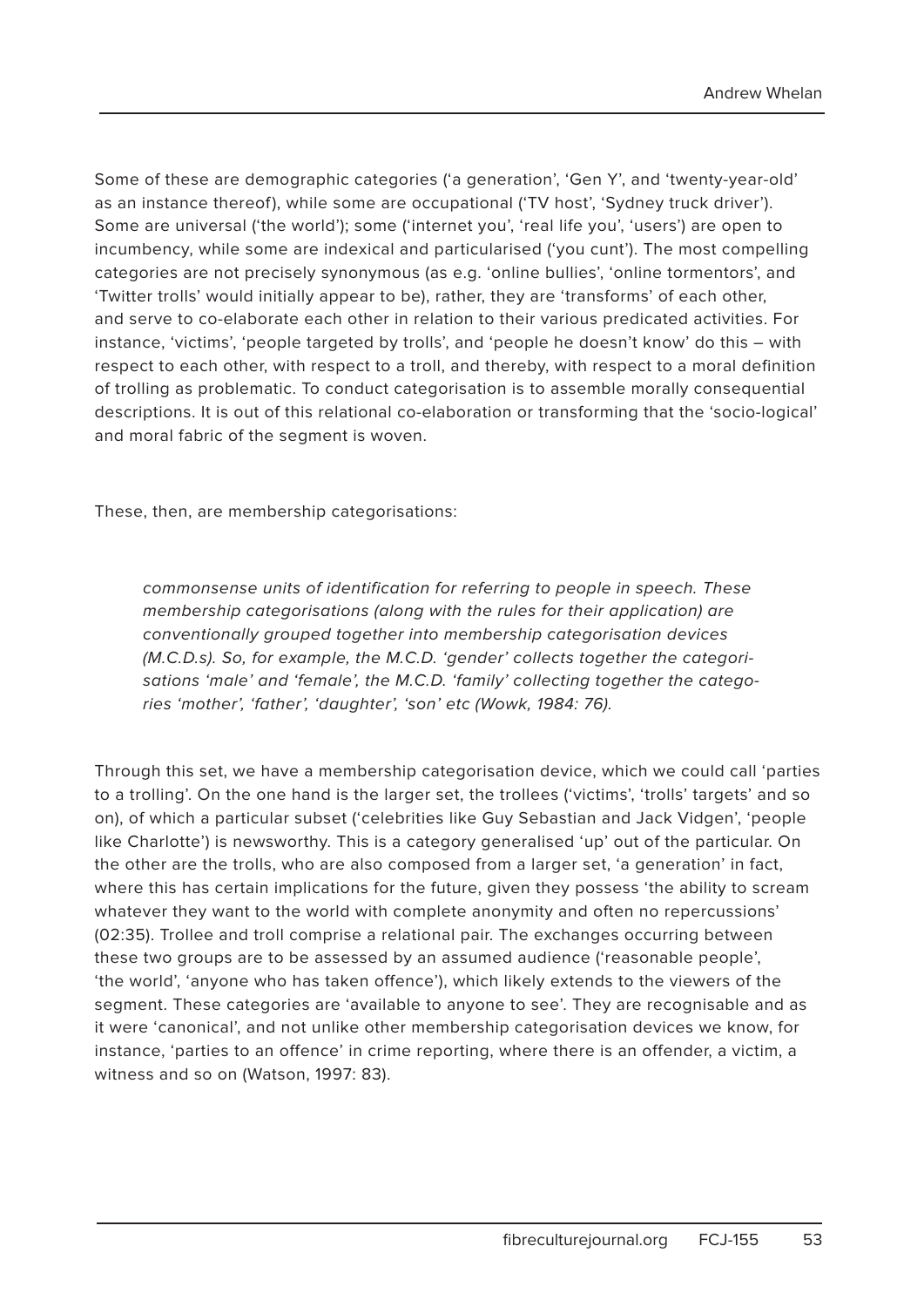The idea is not that we are all somehow walking around with an indefinite number of such devices in our heads, waiting to have them activated. What will stand as a category and what will stand as a relation and thereby a device is a local members' matter, artfully accomplished and parsed:

categories do not reflect pre-discursive entities that are 'out there somewhere' and which members use to make sense of what is happening. Rather, what constitutes a category, and the predicates (i.e., expectable features, characteristics, behaviours, states of mind etc.) that accompany categories, are locally produced and are designed to 'do' social actions ... there is nothing a priori about the association of certain predicates with certain categories (Clifton, 2009: 3).

Categories are 'inference-rich', and it is in the unfolding of events that particular inferences and relations are topicalised and rendered relevant. This is done with extraordinary economy. Even from the title of the segment, 'Charlotte Dawson fights back against trolls', we can understand that 'parties to a trolling' is coming into effect, and that Dawson occupies the trollee role. We can work inferentially back to her categorial incumbency from the activity she is engaged in: her 'fighting back' allows us to understand she has been attacked at some previous point by trolls, and even allows us to understand that this previous attack was somehow both public and (until now) obscured from our view. This, after all, must be at least one of the reasons why the fighting back is of current interest: because events on Twitter are being imbued with a novel moral character by being presented (and rectified) in another medium.

These three principals to the drama, then, as members of their respective categories and as a collective in the device 'parties to a trolling', have category-bound predicates, agencies, and activities attributed to them, for which they are (and can be shown and held to be) responsible. The establishment of relations between categories, and the moral development and inflection of categories through their various predicates, is the means by which the segment does its work (as when 'troll' is modified by 'serial'). Consider again the opening statement: 'Charlotte Dawson meets one of the trolls who sent her abusive messages on Twitter while she recovered from a suicide attempt'. Charlotte Dawson is an individual. The troll is a representative of a larger group. 'Trollness' is articulated through the predicate 'sending abusive messages', where the recipient being predicated as 'recovering from a suicide attempt' compounds the abuse. That trolling should be held to be morally repugnant is evidenced not only in this framing, or by the offending tweets, but also in predication of Dawson's response, which is to 'expose'. Predicate and category are then conflated: 'It's just exposing the nasty. It's not bullying you, it's exposing you for what you are' (01:58). 'What you are' here, what trolls are, is 'nasty' (and asserting as much, Dawson is shown pointing out, is not bullying).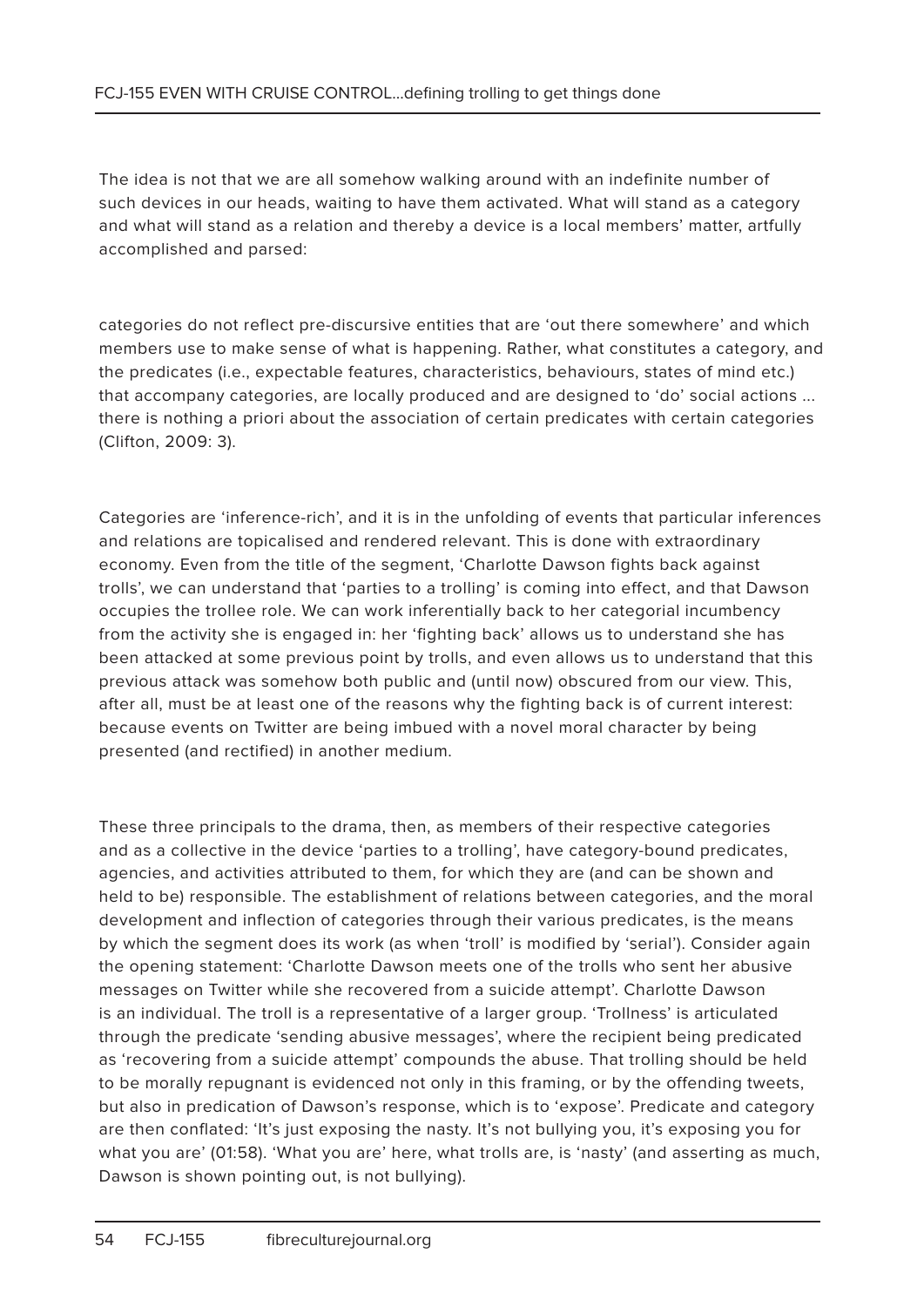Of course, everyone is a member of many categories at any particular point in time. In addition to the categories she occupied in the segment, Charlotte Dawson was also a resident of Sydney, a daughter, a person raised in New Zealand, a reality TV personality and so on. But part of the dynamic drive of the segment is around disjunctive incumbency. That is to say, incumbents of the categories 'TV host', 'people like Charlotte', 'celebrities like Guy Sebastian and Jack Vidgen' are simultaneously occupying the categories 'victims' and 'people targeted by trolls'. They become so by being predicated as 'sluts', 'cunts', and 'ugly ass albino Ellen DeGeneres impersonators'. It is even suggested that they might be 'fair game' for this. That such things could happen is clearly indicative of a problem in the world warranting attention for Seven News; it is what Baker (using as an example a headline description of 'Killer Sheep') refers to as 'category-predicate anomaly' (2000: 103). But this is compounded by the incumbencies held by the trolls: an 'online tormentor' can be shown to be a 'twenty-year-old' or a 'Sydney truck driver' (as opposed to say, 'university student', 'loved son', 'forthright media critic' or whatever other categories the trolls could be described as occupying).

These categories then are imbued differentially with status and other moral attributes and hierarchically organised, such that they are embedded in the very structure of the interaction we are shown in the Seven News segment. Jodie Speers, at the point of her intervention in defence of Dawson, acts as aligned and critical witness to the exchange between Dawson and Shields. The other witness to the interaction, who does not speak, would appear to be Shields's employer (who might conceivably have had an interest in the twenty-two thousand now apparently aware of the location of his business and the context of this awareness). In the very articulation of what the entitlements of parties to a trolling are, it is their differential categorial status which gives warrant for Charlotte Dawson to speak over Caspian Shields, as it is differential status which renders salient a particular topicality to Ian Cameron's membership of the occupation 'Sydney truck driver'. It is also their differential status which justifies Dawson's summation having, in moral terms, the 'last word'.

Then, of course, there are the typifications which instantiate and thereby define trolling in the segment: 'you cunt' (in Dawson's ventriloquised 'real life' trolling of Jordan McGuire), 'fucking cunt', 'ugly ass albino Ellen DeGeneres impersonator', and 'slut'. These are also categories. They are, effectively, derogatory categories of the device: 'gender'. Within the segment, their public application is the predicate allowing for the adequacy of the categorisation of trolls as such. In this instance, this is how the work of trolling is done and recognised as being done.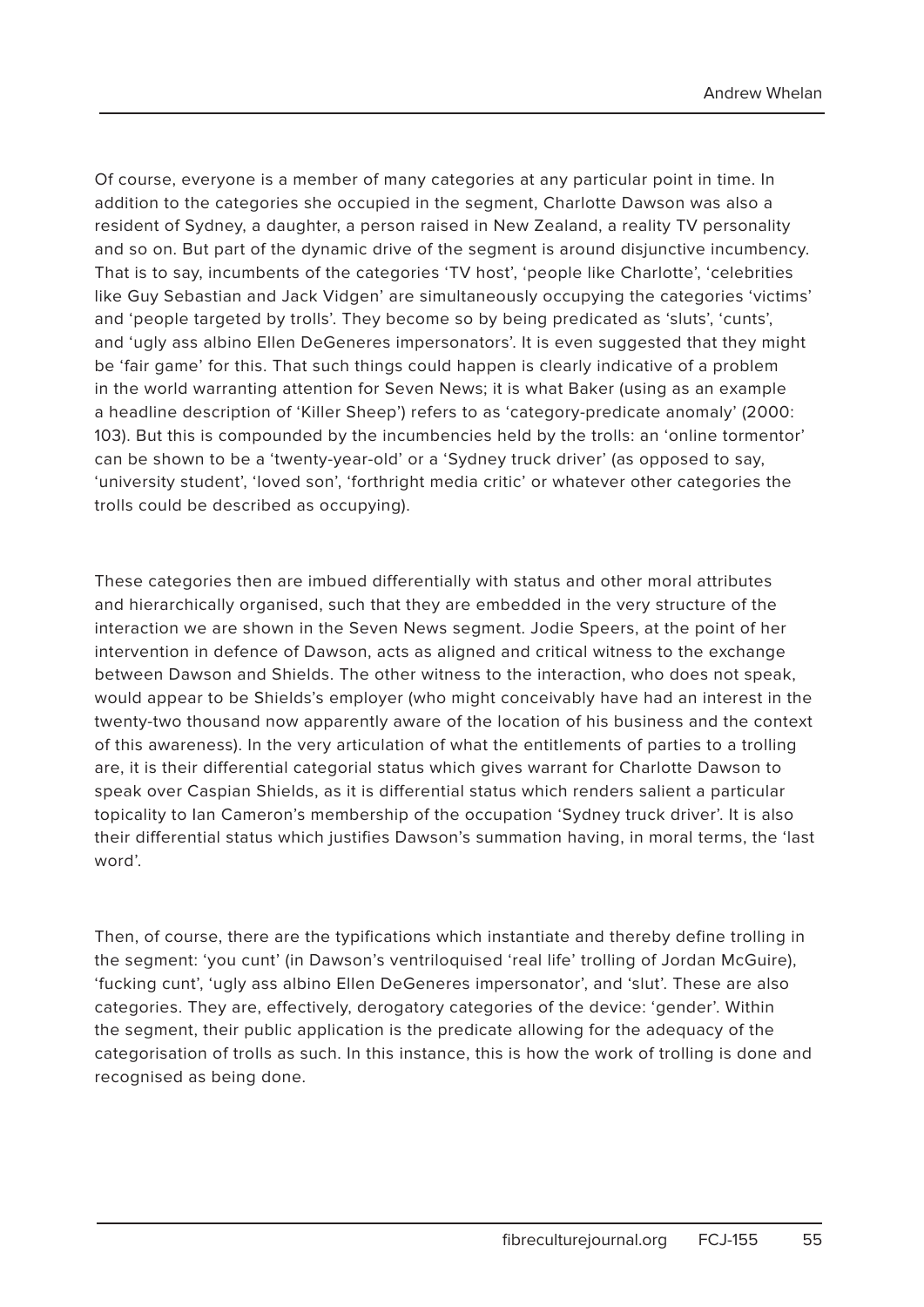Where Dawson was presented as comfortably 'giving as good as she got' in this respect, the potential scope for problematising this use of gender in these tweets was passed over by Seven News. The question for them was essentially the question of motive: why troll? Why troll 'people like Charlotte'? The search for motive is expressed and given normative shape across the two axes of particularisation and categorisation, where specific trollees are identified and individualised (Guy Sebastian, Jack Vidgen), and yet where particular individual trolls can be made to stand for their collective category: trolls, who are in turn of 'a generation'. Trolls are an undifferentiated mass; celebrities are uncommon individuals. Where 'victim' is an incongruous, troubling, and unseemly category for 'celebrities like Guy Sebastian', 'twenty-year-old' or 'Sydney truck driver' are incidental incumbencies for trolls.

The interesting possibility for the viewer, and for us, is that these categories are precisely those which constitute 'reasonable people' and 'the world'. As Rapley points out, 'ambiguity is a central resource for both speakers and analysts' (2012: 325). What will be the social and moral consequences, Seven News allow us to ponder, if, when 'reasonable people' have the means of publicly expressing their views, they choose to utilise these means, and thereby contribute to public discourse, with such actions as calling Jack Vidgen an 'ugly ass albino Ellen DeGeneres impersonator'?

We are in a position now to take stock, and consider what it is that membership categorisation analysis has to offer as opposed to the more conventional account presented in the first part of the paper.

It should be evident from the above that talk about trolling is a way of describing an activity in the world which gives a certain moral shape to the world. Any analysis of the ascription of trolling does membership categorisation, as does any invocation of trolling. We can identify the means of conducting the conventional form of interpretation in the first section of this paper through specifying the categories through which it is conducted in the second. That is to say, the play of categories, predicates and relations constituting the device 'parties to a trolling' is anterior, tacit to, and mobilised in any account of what trolling 'really means'. Just as trolling is produced meaningfully in the segment, the work of justifying an argument that the segment shows how the public debate about trolling in Australia is 'really about' the public sphere, or moral panic, or risk (or indeed something else), lies in the use of this device. To say with reference to the Seven News segment that it is about a perceived threat to norms of deliberation in the public sphere is to point, for example, to how trolls are predicated as having 'the ability to scream whatever they want to the world with complete anonymity and often no repercussions'. To say with reference to the segment that it is about moral panic is to point, for example, at the transformation of 'troll' into 'user', and the implication that any user is a potential troll. To say that it is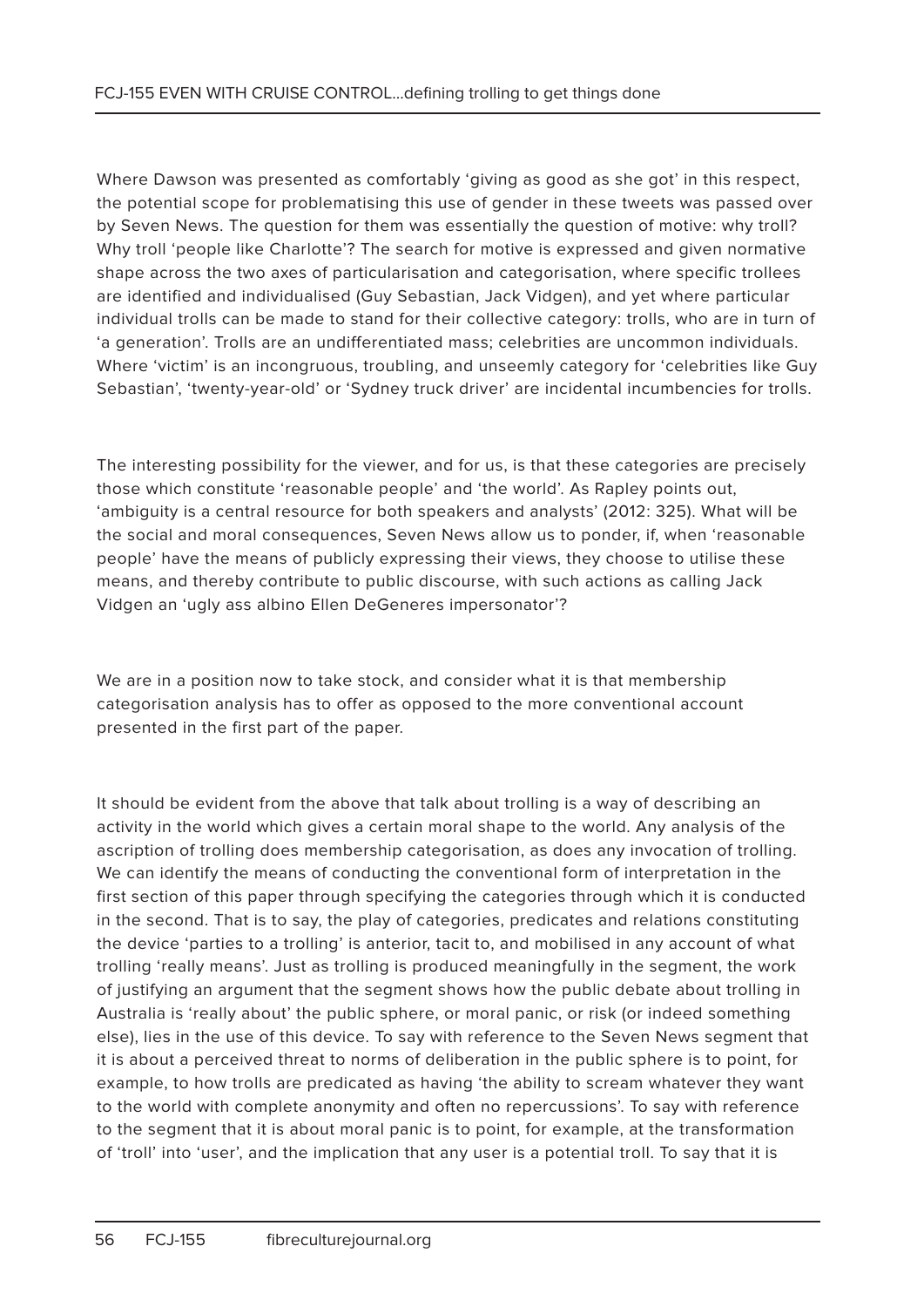about discourses of risk is to point, for example, to the announcement directed at 'PEOPLE TARGETED BY TROLLS', in a context where such targeting has been associated with 'at risk' populations (where suicidality as a state is being consistently and repeatedly predicated to such people).

Talking about trolling is not a neutral 'capture' of the world, it is part and parcel of that world and a way of shaping the world as well. This is how we accountably talk the world into existence. Disregarding this, or arguing otherwise, is 'very much like complaining that if the walls of a building were gotten out of the way one could see better what was keeping the roof up' (Garfinkel, 1967: 22). Naming behaviour as trolling is not deploying an objective and stable descriptor to convey a meaning about a social practice which is somehow itself before we get to it, it is a means of producing social practice itself as meaningful. This goes for any ordinary members 'in the wild' whose accounts are available to us, including accounts which seek to explain what trolling 'really means' in conventional academic terms. In any instance, constitutive categories will be invoked, topicalised, and assigned in order to get that work done. As networked interactional phenomena, trolling and discussion of it are notable in that, occurring as they do and where they do, they are amenable to such scrutiny and analysis.

In turn, how we interpret the segment, other instances of trolling, and the issue of trolling at large, depends contingently on our incumbency of or affiliation with various categories: men and women, social conservatives, trolls, recipients of verbal abuse, proponents of freedom of speech, regular Reddit readers, mental health survivors, members of 'Gen Y' or whatever. Without even a rudimentary grasp of how these kinds of description are invoked, applied, and rendered salient and sensible, we have no means of determining what is happening when behaviour is categorised as trolling, whether such categorisation is appropriate, or perhaps most importantly, what that categorisation is being used to effect. If we want to understand what trolling is and what people are using the category to do (for example, what kinds of changes in the world the category might be used to advocate for), it seems a good idea to attend to the work that we and other members put in to producing it as a category.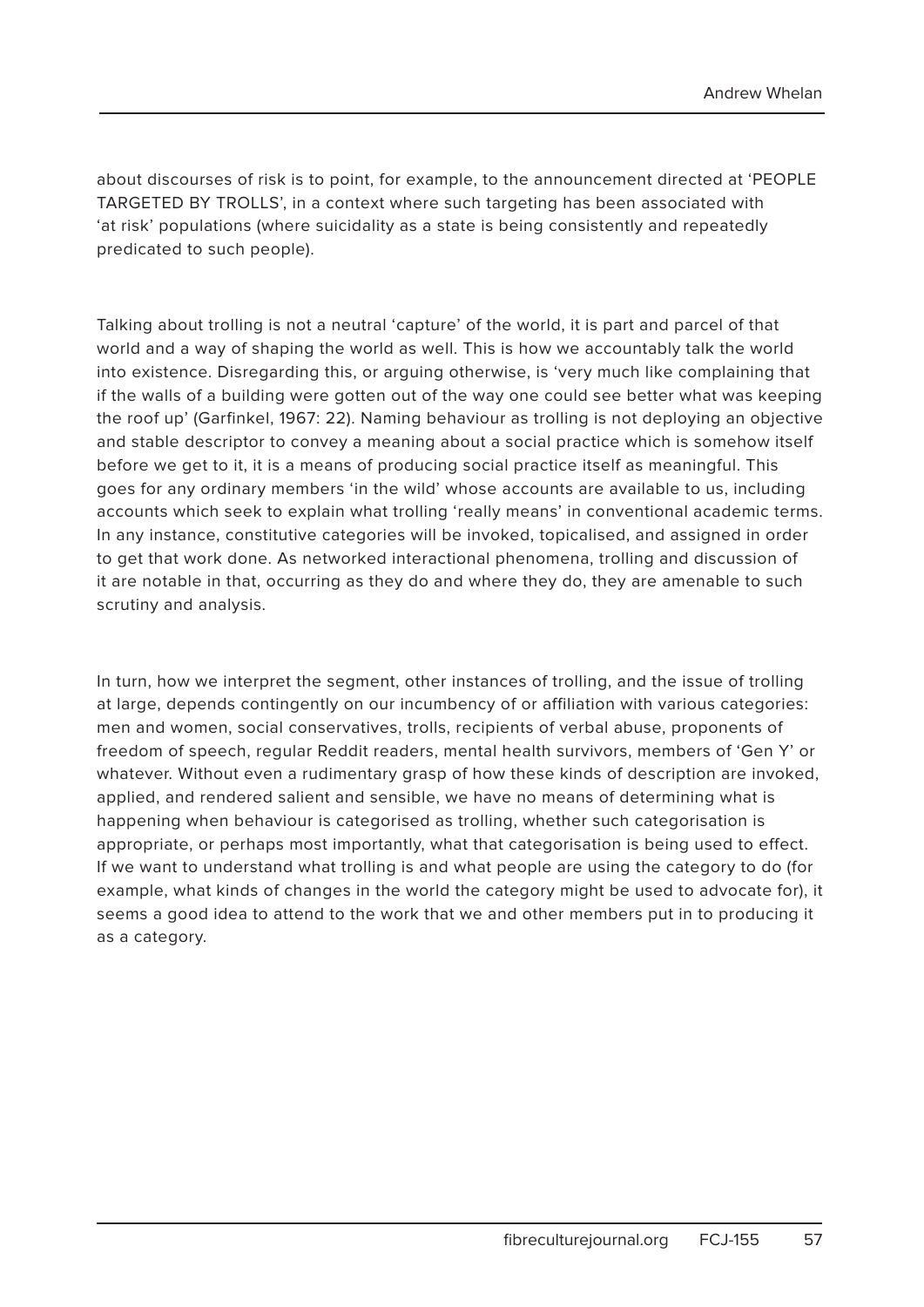#### Biographical note

**Andrew Whelan** is a Senior Lecturer in Sociology at the University of Wollongong in New South Wales, Australia. He has research interests in subculture, popular music, digital culture, social interaction and organisation and social theory. He is co-editor of Zombies in the Academy: Living Death in Higher Education (2013), author of Breakcore: Identity and Interaction on Peer-to-Peer (2008), and has contributions in the edited collections Being Cultural (2011), Dichotonies (2009), and Cybersounds (2006). His current work addresses talk and discourse around popular music.

#### References

Baker, Carolyn. 'Locating culture in action: membership categorization in texts and talk', in Alison Lee and Cate Poynton (eds.) Culture and Text: Discourse and Methodology in Social Research and Cultural Studies (St Leonards, NSW: Allen and Unwin, 2000), 99–113.

Benhabib, Seyla. 'Toward a Deliberative Model of Democratic Legitimacy', in Seyla Benhabib (ed.) Democracy and Difference: Contesting the Boundaries of the Political (Princeton: Princeton University Press, 1996), 67–94.

Clifton, Jonathan. 'A Membership Categorization Analysis of the Waco Siege: Perpetrator-Victim Identity as a Moral Discrepancy Device for 'Doing' Subversion', Sociological Research Online 14.5 (2009), http://www.socresonline.org.uk/14/5/8.html

Coleman, E. Gabriella. 'Our Weirdness Is Free: The Logic of Anonymous--Online Army, Agent of Chaos, and Seeker of Justice', triplecanopy 15 (2012), http://canopycanopycanopy. com/15/our\_weirdness\_is\_free

Dahlberg, Lincoln. 'The Internet, Deliberative Democracy, and Power: Radicalizing the Public Sphere', International Journal of Media and Cultural Politics 3.1 (2007): 47–64.

Donath, Judith. 'Identity and deception in the virtual community', in in Marc A. Smith and Peter Kollock (eds.) Communities in Cyberspace (London: Routledge, 1999), 27–57.

Eglin, Peter and Hester, Stephen. The Montreal Massacre: A Story of Membership Categorization Analysis (Waterloo: Wilfrid Laurier University Press, 2003).

Garfinkel, Harold. 'The Origins of the Term 'Ethnomethodology'', in Roy Turner (ed.) Ethnomethodology (Harmondsworth: Penguin, 1974), 15–18.

Garfinkel, Harold. Studies in Ethnomethodology (Englewood Cliffs: Prentice-Hall, 1967).

Gubrium, Jaber, and James Holstein. The New Language of Qualitative Method (Oxford: Oxford University Press, 1997).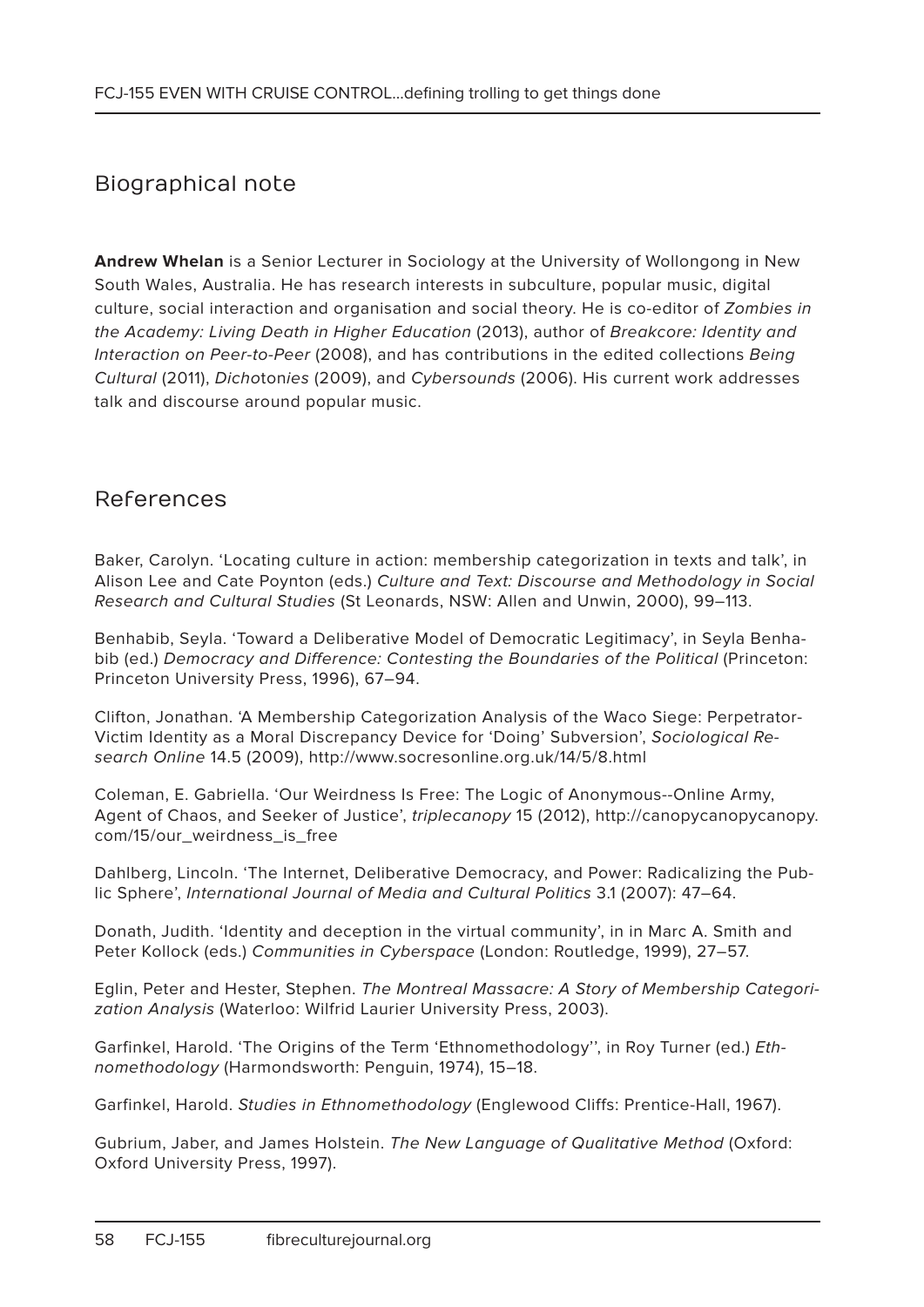Heritage, John. Garfinkel and Ethnomethodology (Cambridge: Polity Press, 1984).

Herring, Susan, Job-Sluder, Kirk, Scheckler, Rebecca and Barab, Sasha. 'Searching for safety online: managing 'trolling' in a feminist forum', The Information Society 18.5 (2002): 371–383.

Hester, Stephen, and Eglin, Peter. 'Membership Categorization Analysis: An Introduction', in Stephen Hester and Peter Eglin (eds.) Culture in Action: Studies in Membership Categorization Analysis (London: University Press of America, 1997), 1–23.

Hier, Sean. 'Thinking Beyond Moral Panic: Risk, Responsibility, and the Politics of Moralization', Theoretical Criminology 12.2 (2008): 173–190.

Jane, Emma. 'Your a Ugly, Whorish, Slut', Feminist Media Studies (2012), http://www.tandfonline.com/doi/abs/10.1080/14680777.2012.741073

Lynch, Michael. 'Ethnomethodology's Unofficial Journal', Human Studies 25.4 (2002): 485–494.

Máiz, Ramón. 'The Political Mind and Its Other: Rethinking the Non-Place of Passions in Modern Political Theory', in Marcos Engelken-Jorge, Pedro Ibarra Güell, and Carmelo Moreno del Río (eds.) Politics and Emotions: The Obama Phenomenon (Wiesbaden: VS Verlag, 2011), 29–70.

Merton, Robert. Social Theory and Social Structure (New York: The Free Press, 1957).

Mouffe, Chantal. 'Deliberative Democracy or Agonistic Pluralism?', Social Research 66.3 (1999): 745–758.

Nakamura, Lisa. 'Glitch Racism: Networks as Actors within Vernacular Internet Theory', Culture Digitally // Examining Contemporary Cultural Production (2013) http://culturedigitally. org/2013/12/glitch-racism-networks-as-actors-within-vernacular-internet-theory/

Pollner, Melvin. Mundane Reason: Reality in Everyday Life and Sociological Discourse (Cambridge: Cambridge University Press, 1987).

Rapley, Tim. 'Order, order: A 'Modest' Response to Stokoe', Discourse Studies 14.3 (2012): 321–328.

Schutz, Alfred. 'Common-Sense and Scientific Interpretation of Human Action', in Alfred Schutz (ed.), Collected Papers I: The Problem of Social Reality (The Hague: Martinus Nijhoff, 1962), 3–47.

Seidman, Steven. 'Defilement and Disgust: Theorizing the Other', American Journal of Cultural Sociology 1.1 (2013): 3–25, http://www.palgrave-journals.com/ajcs/journal/vaop/ncurrent/full/ajcs20123a.html

Shachaf, Pnina, and Hara, Noriko. 'Beyond vandalism: Wikipedia trolls', Journal of Information Science 36.3 (2010): 357–370.